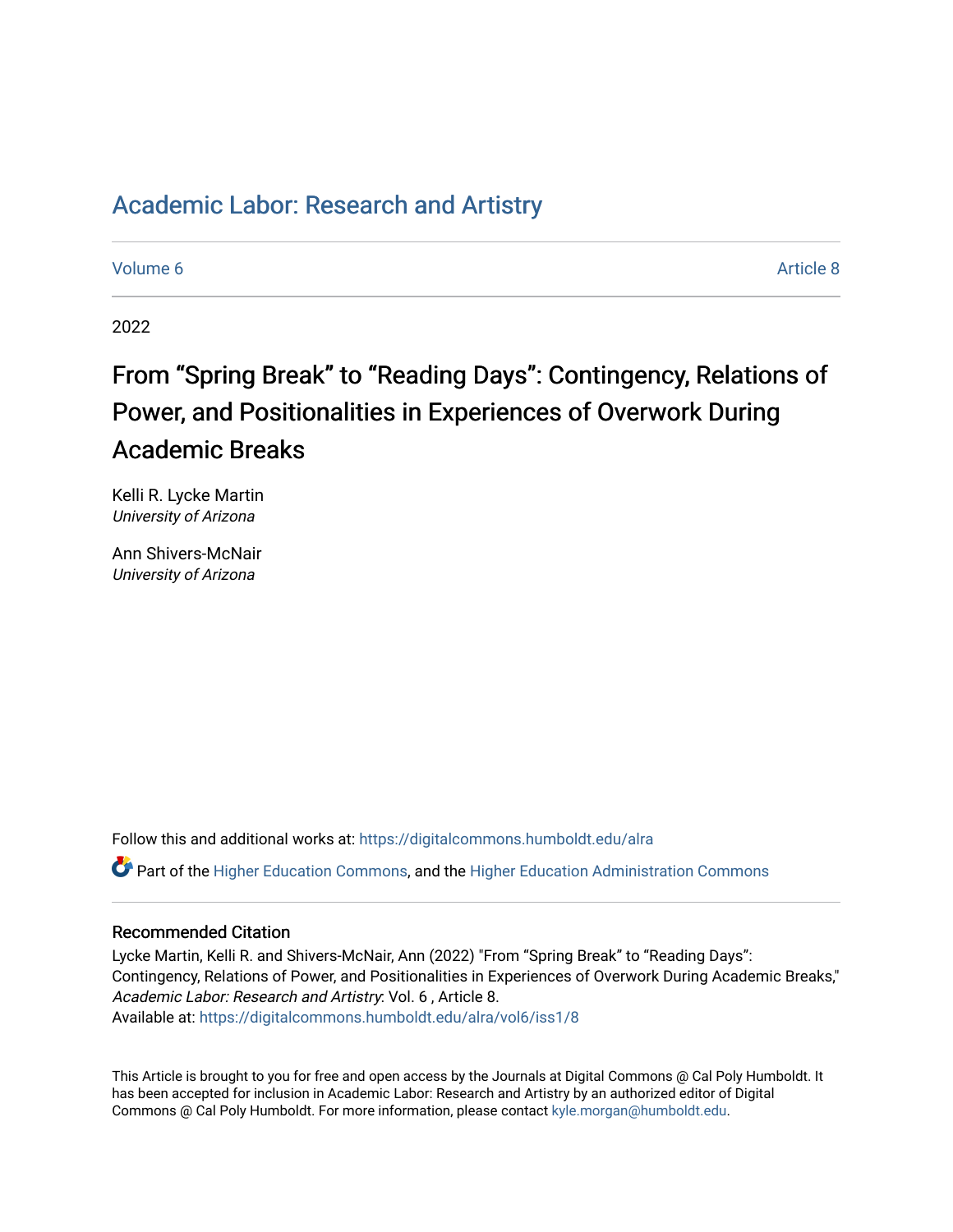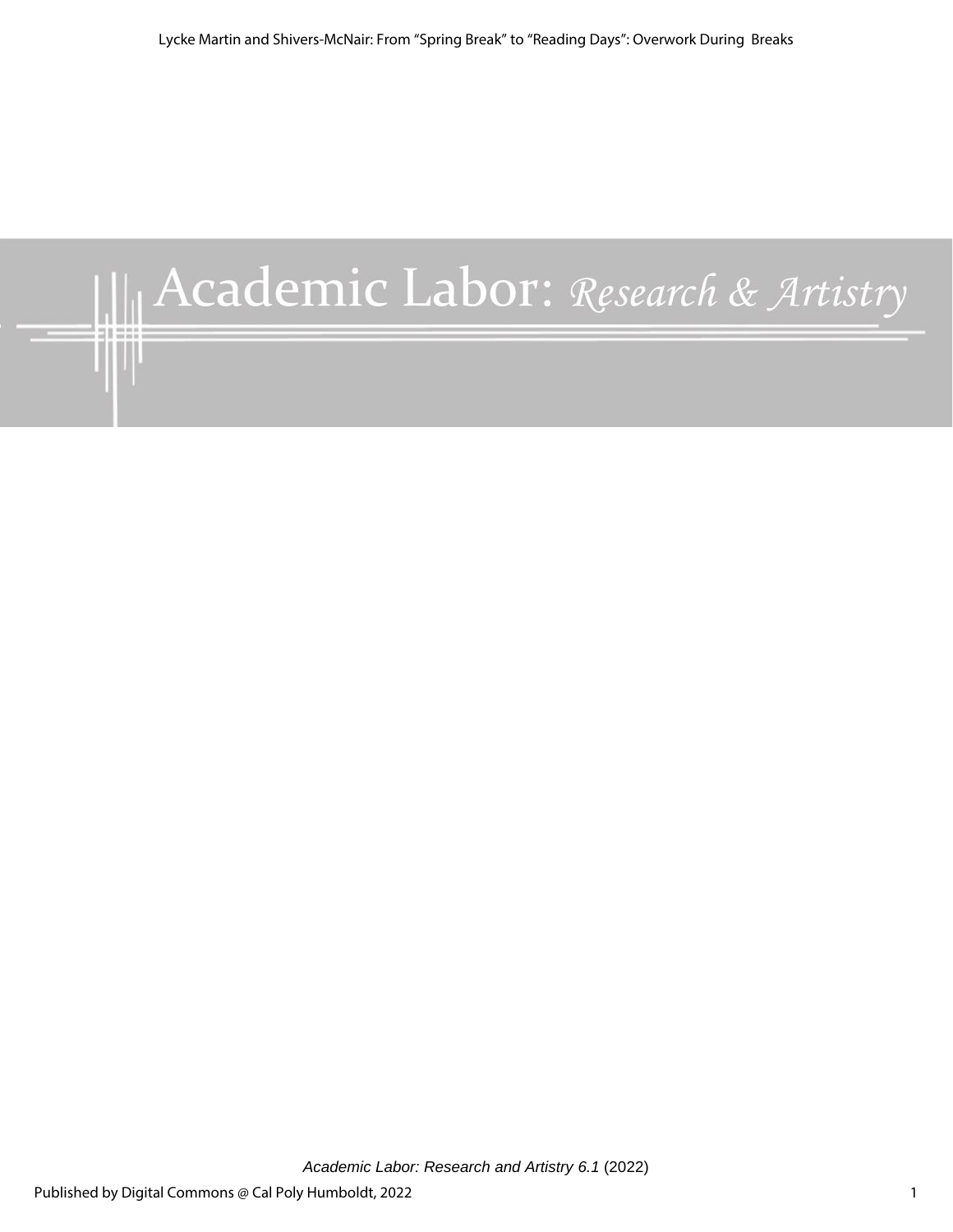From "Spring Break" to "Reading Days": Contingency, Relations of Power, and Positionalities in Experiences of Overwork During Academic Breaks

Kelli Lycke *University of Arizona*

Ann Shivers-McNair *University of Arizona*

# **Abstract**

In this article, the authors analyze the impacts of their university eliminating Spring Break and replacing it with intermittent Reading Days during the Covid-19 pandemic. With particular attention to contingency, relations of power, and positionalities, they offer narratives of their lived experiences with Reading Days as a graduate student (Author 1) and as a

Kelli Lycke is a graduate associate teacher at the University of Arizona and the Graduate Assistant Director of Placement and Assessment for the Foundations Writing Program in the English Department. She is also a third-year Ph.D. student in Rhetoric, Writing, and the Teaching of English. She earned a Master's degree in Rhetoric and Writing from the University of New Mexico. Kelli is passionate about advocating for positive working conditions for educational workers, and her research interests include material rhetorics of public memory, especially monuments and memorials. Kelli also enjoys experimenting with film and web texts as compositions, as well as teaching students how to use technology in new and interesting ways.

Ann Shivers-McNair is an assistant professor in the Department of English at the University of Arizona, on the lands of the Tohono O'odham and Pascua Yaqui Peoples. She is the author of *Beyond the Makerspace: Making and Relational Rhetorics* (University of Michigan Press, 2021), and her work has appeared in journals such as *Across the Disciplines*; *College English*; *Computers and Composition*; *enculturation*; *Kairos*; *Learning, Culture, and Social Interaction*; *Programmatic Perspectives*; and *Technical Communication*; and in edited collections and conference proceedings. She is an associate editor of *Technical Communication Quarterly* and a co-organizer of UX@UA, a user experience community in Tucson, Arizona.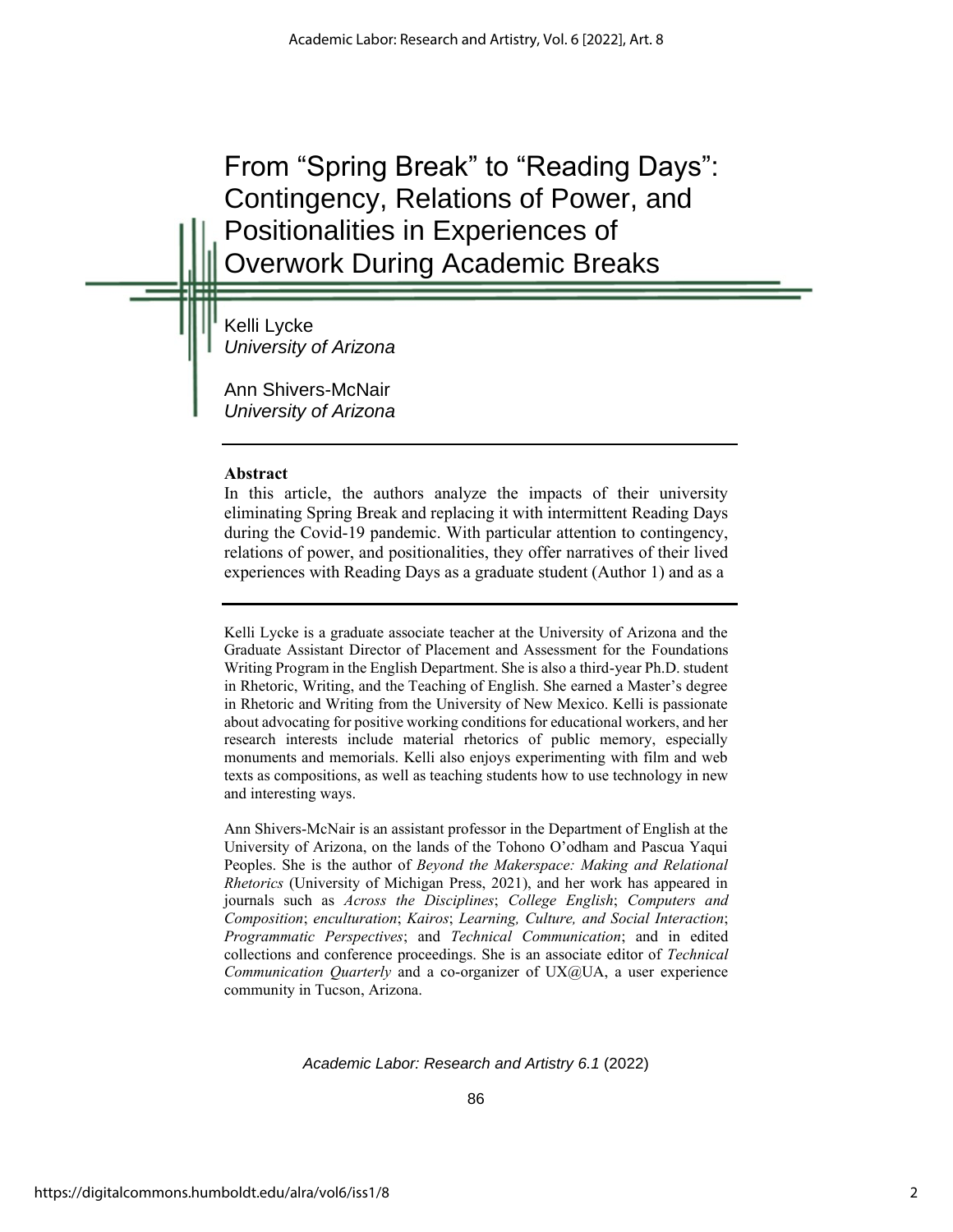#### **Abstract, cont.**

pre-tenure faculty member (Author 2). They also offer analysis of the public conversations surrounding the institutional decision. The article also addresses how the particularities of the narratives are symptomatic of a culture of overwork that predates and continues beyond the moment in time and place of the context described. Authors offer takeaways and calls to action that invite readers to continue examining and intervening in larger, persistent structures of inequity—particularly as they come to bear on academic breaks.

n this article, we trace the impacts of a culture of overwork on graduate student learning and labor in the context of an academic calendar change brought about by a global pandemic—specifically, our institution's replacement of spring break with reading days spread throughout the semester to try to reduce the spread of Covid-19 in the Spring 2021 semester. We acknowledge that the particularities of the experiences we share are symptomatic of issues that predate and continue beyond the moment in time and place that we describe, even as the specific scenario of replacing a spring break with scattered reading days may be particular to this moment in a global pandemic, so we begin by situating the culture of overwork within broader structures of academic calendar changes and neoliberalized academic labor, as well as within our specific context. Then, with particular attention to contingency and relations of power, we offer analytical narratives of our lived experiences with overwork in relation to reading days from our specific positionalities: we are both white women, and at the time of writing this article, Kelli was a Ph.D. student who was working as a graduate administrator and supplemental instructor for online English courses, and Ann was a tenuretrack assistant professor and director of an undergraduate major, minor, and certificate program. **I**

As we embrace the power of narratives to illustrate and interrogate our conditions and possibilities, we also know the individual and institutional privileges in our narratives are particular to our own embodied experiences. As white women, we acknowledge that the Covid-19 pandemic has had a disproportionate impact on Black, Indigenous, and People of Color (BIPOC) and on caregivers as a result of intersecting systems of racism and oppression and as a result of converging and ongoing racial justice, public health, economic, and political crises. We also acknowledge that our individual labor as instructors is inextricably interconnected with the labor of other instructors, staff, administrators, student workers, and all members of our community. Because we are situating our argument about overwork during our institution's pandemic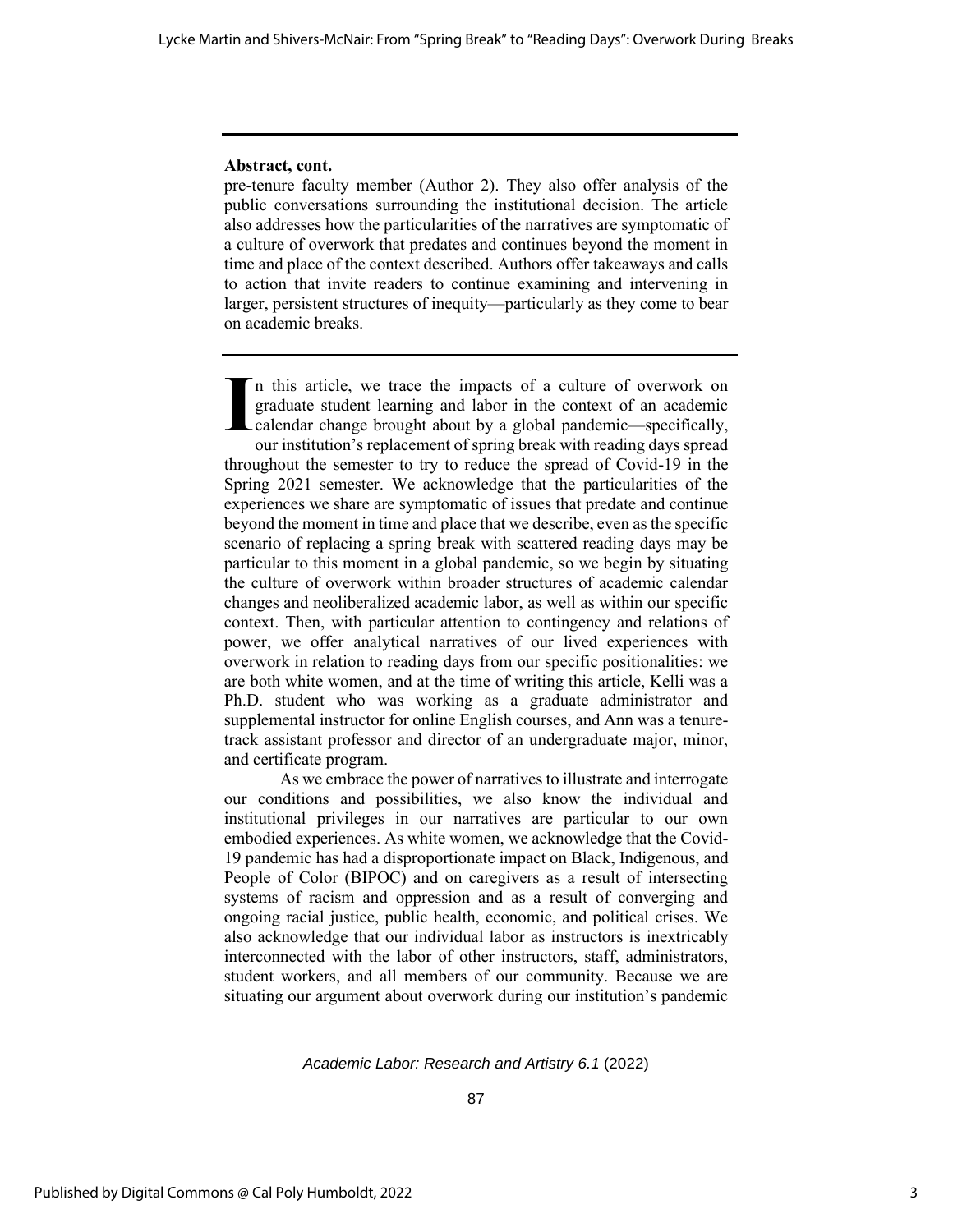reading days within a broader understanding of structural inequities in academic labor, we conclude by offering takeaways and calls to action that invite readers to continue examining and intervening in larger, persistent structures of inequity as they come to bear on academic breaks, during and beyond times of crisis. After all, as Sarah Bartlett Wilson and C. Veronica Smith observe, for contingent instructors especially, "the need to develop courses, prep materials, and respond to students' submissions nearly always bleeds (often heavily so) into weekends and long breaks" (7).

#### **Crisis-Necessitated Academic Calendar Disruptions**

Academic calendar disruptions in response to disasters and crises are not new. But the Covid-19 pandemic presented new challenges for university leadership responding to these crises. Much of the focus in the scholarship on academic crisis management and crisis-necessitated academic calendar changes has been on environmental disasters, and specifically hurricanes. For example, both Dominic Beggan's 2011 qualitative case study of Lamar University's disaster recovery and Melissa Houston's 2017 phenomenological case study of faculty members' lived experiences with disaster-caused disruptions to academic continuity focus on hurricane disasters in the U.S. Gulf Coast region. In both cases, changes to the academic calendar were also accompanied by damage or destruction of institutions' physical facilities and communication infrastructures. By contrast, the academic calendar change we experienced in Spring 2021 along with many other institutions who made similar decisions to try to reduce the spread of Covid-19—was not accompanied by significant disruptions to our physical or communication infrastructures. This response in Spring 2021 also occurred more than a year into an evolving global pandemic that had already disrupted the Spring 2020 and Fall 2020 terms in different ways (for example, at our institution the Spring 2020 spring break was extended by half a week to facilitate a rapid transition from in-person to online instruction).

Despite these differences, we recognize a commonality our recent academic calendar change has with past emergency-response academic calendar changes. The disruption of the calendar illuminated and exacerbated an existing culture of overwork, or what Houston describes as "faculty experiencing feelings of obligation to perform regardless of their own personal losses both financially and emotionally" (14). Like Houston, we focus on lived experiences to both illustrate and make sense of the ways a pandemic-necessitated academic calendar change exacerbated overwork in academic labor. Our stories attend to the materiality of our working conditions, extending the work of Lisa Melonçon, Mahli Xuan Mechenbier, and Laura Wilson, whose research seeks to understand the working conditions of contingent academic workers.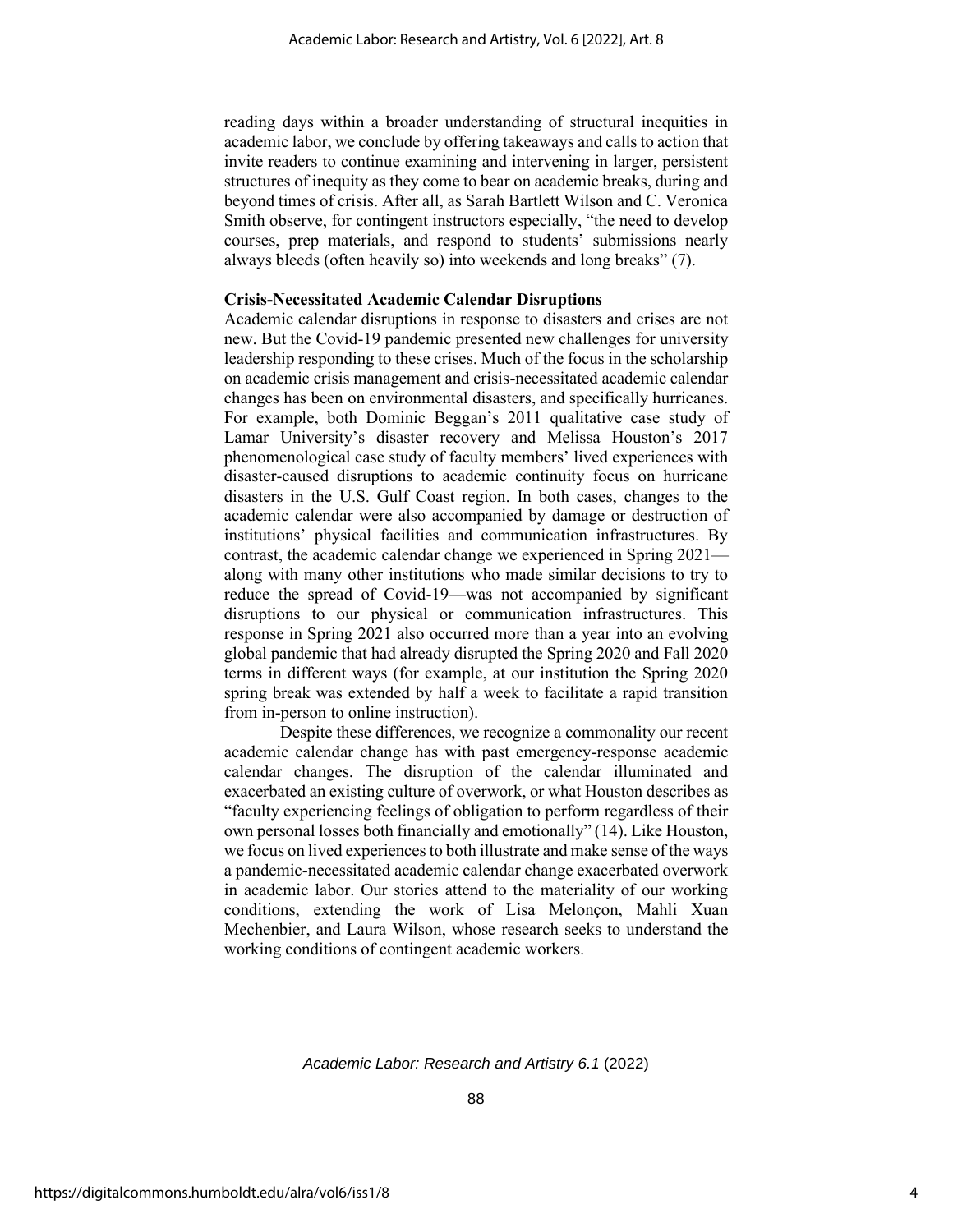# **Structures of Neoliberalized Academic Labor**

In tracing overwork in our lived experiences of a crisis-necessitated academic calendar change during the Spring 2021 semester, we locate our understanding of overwork in relation to academic capitalism and neoliberalized labor, especially the ways these structures impact graduate students and marginalized workers. Our framework is inspired by Allison Laubach Wright's *rhetoric of excellence.* Drawing on the work of Bill Readings and Christopher Carter, Wright explains that because "excellence" in higher education has positive associations and an apparent ideological emptiness—excellence "operates without solid referents" and "is applied across many different fields and used to judge disparate ideas"—"excellence actually works to hide the connections to practices that are concerned only with competition, allowing academic programs that have embraced market logic to paint themselves as student-centered" (273). Wright argues that excellence, then, is "a marker that is hard to turn away from because there is no direct content to critique, and it becomes one of the ways that academic capitalism spreads, not just in the corporate world or in the university administration, but in the behaviors of faculty and students" (272-273). Extending this definition, we also acknowledge how educational and support staff are impacted by the excellence ideology because all our work is interconnected, and those with less power are disproportionately impacted.

Drawing on Laubach Wright's concept, we provide stories from our viewpoints which illustrate how rhetoric of excellence shaped our experiences with reading days (which were interspersed on varying days of different weeks through the Spring 2021 semester to replace spring break). In our cases as a graduate student worker and pre-tenure faculty member, we felt compelled by rhetoric of excellence to work beyond our contracted hours and assigned duties and outside of our institution's recommendations about how to approach reading days. Ultimately, we believe rhetoric of excellence creates an environment of competition and overwork. Roberta Hawkins, Maya Manzi, and Diana Ojeda examine competition and market logics through a number of mechanisms that graduate students, in particular, experience:

> fierce competition between increasing number of PhDs and postdocs hunting for a diminishing number of tenure-track positions on the job market; an increase in non-tenure track positions, adjunct or temporary teaching positions and other contractual hiring; more responsibilities for professors due to an increase in accountability and cuts in administrative staff and services; and more pressure to become entrepreneurs of knowledge in the competition for grants. (334)

Taken alongside Wright's point that the slipperiness of "excellence" makes it difficult to critique even as it fuels competition, Hawkins, Manzi,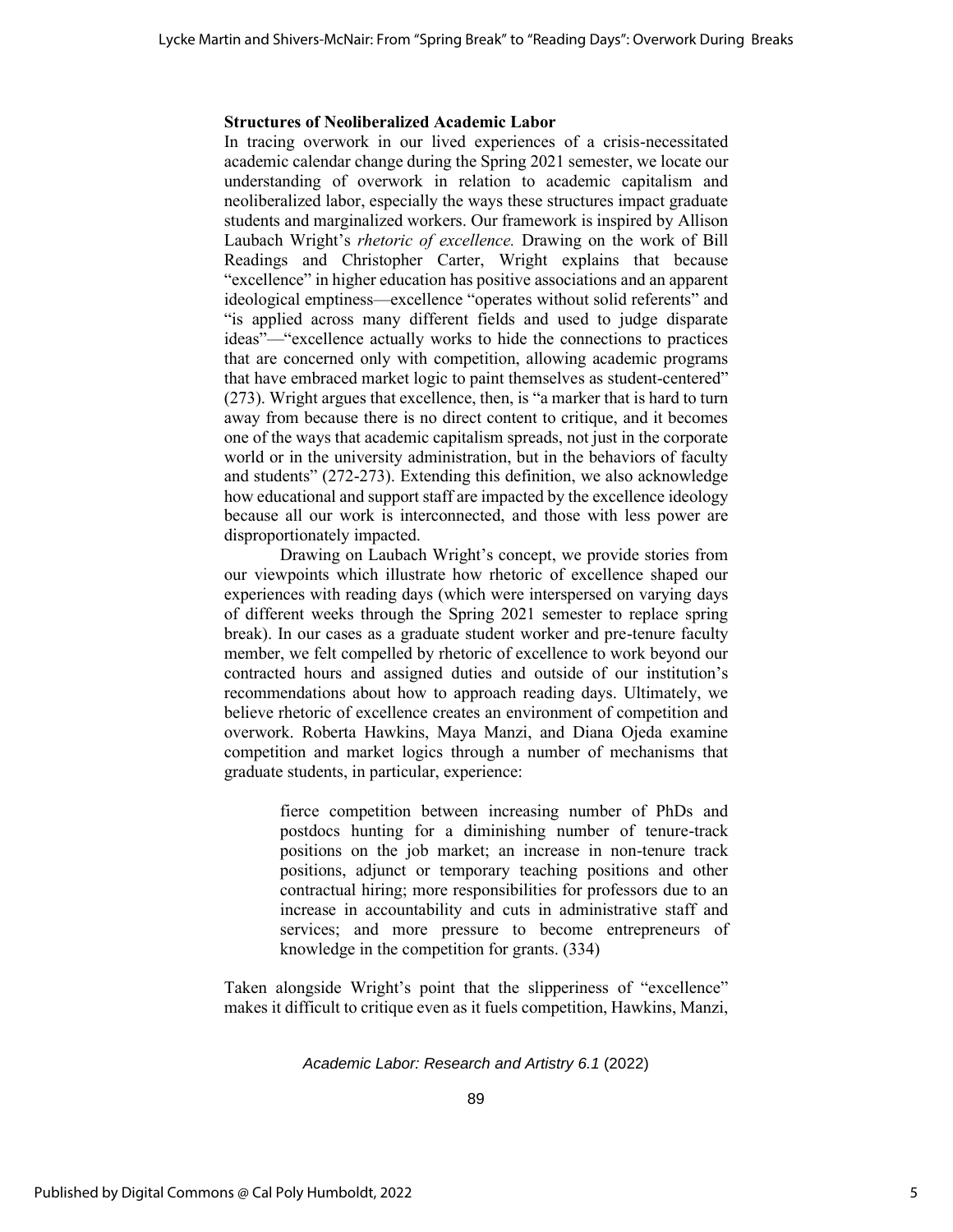and Ojeda's work emphasizes that a context of austerity further amplifies competition.

Hawkins, Manzi, and Ojeda argue that scarcity in universities' material resources (even before a global public health and economic crisis) further fuels competition through a culture of meritocracy in which "responsibility is internalized by and placed on graduate students for failing to adequately respond to increasing academic demands, pressure and competition. Instead of viewing these issues as a symptom of an increasingly problematic educational system, these issues become a measure of individual capacity and worth" (335). Hawkins, Manzi, and Ojeda also note that this structure of meritocracy mirrors that of the tenure system (335), and we observed this mirroring in comparing our own experiences as a graduate student and as a pre-tenure faculty member. By continuing to participate in systems that benefit from our excessive labor, we perpetuate such pressure and a culture of overwork that impacts all educational workers, and especially those with less power, including graduate students who experience the impacts from both student and contingent instructor positionalities.

Crucially, both Wright's analysis of rhetoric of excellence and Hawkins, Manzi, and Ojeda's findings about neoliberal competition highlight the ways in which competition and market logics infuse not only institutional discourses and policies but also the behaviors of faculty and graduate students. Hawkins, Manzi, and Ojeda locate the connection between institutional discourses and the behaviors of faculty and students in the individualistic logics of neoliberalization in academia. They explain that neoliberalism "convenes a 'free' subject who makes individual, rational choices and is responsible for them, and this freedom is what enables its domination" (334). In other words, locating moral and material responsibility in the individual actions and choices of educational workers creates and perpetuates a culture of overwork that disproportionately impacts those with less power. Specifically, the dominant (and often unacknowledged) norm for educational workers' individual moral responsibility is not neutral. Hawkins, Manzi, and Ojeda observe in their interviews with graduate students that notions of what constitutes a "good scholar" are often "deeply informed by masculine, white, middle-class and anglocentric ideals" (342). This observation resonates with Gabriella Gutiérrez y Muhs, Yolanda Flores Niemann, Carmen G. Gonzalez and Angela P. Harris' argument that the intersections of race, class, and gender in the norms and expectations for academics disproportionately marginalize women of color (2-3).

#### **Positionalities and Relations of Power**

The marginalization of women of color and Black, Indigenous, and People of Color (BIPOC) in structures of academic capitalism and neoliberalized labor has a long history that shapes our present experiences. As scholars like Ibram X. Kendi have observed, the domination of individuals through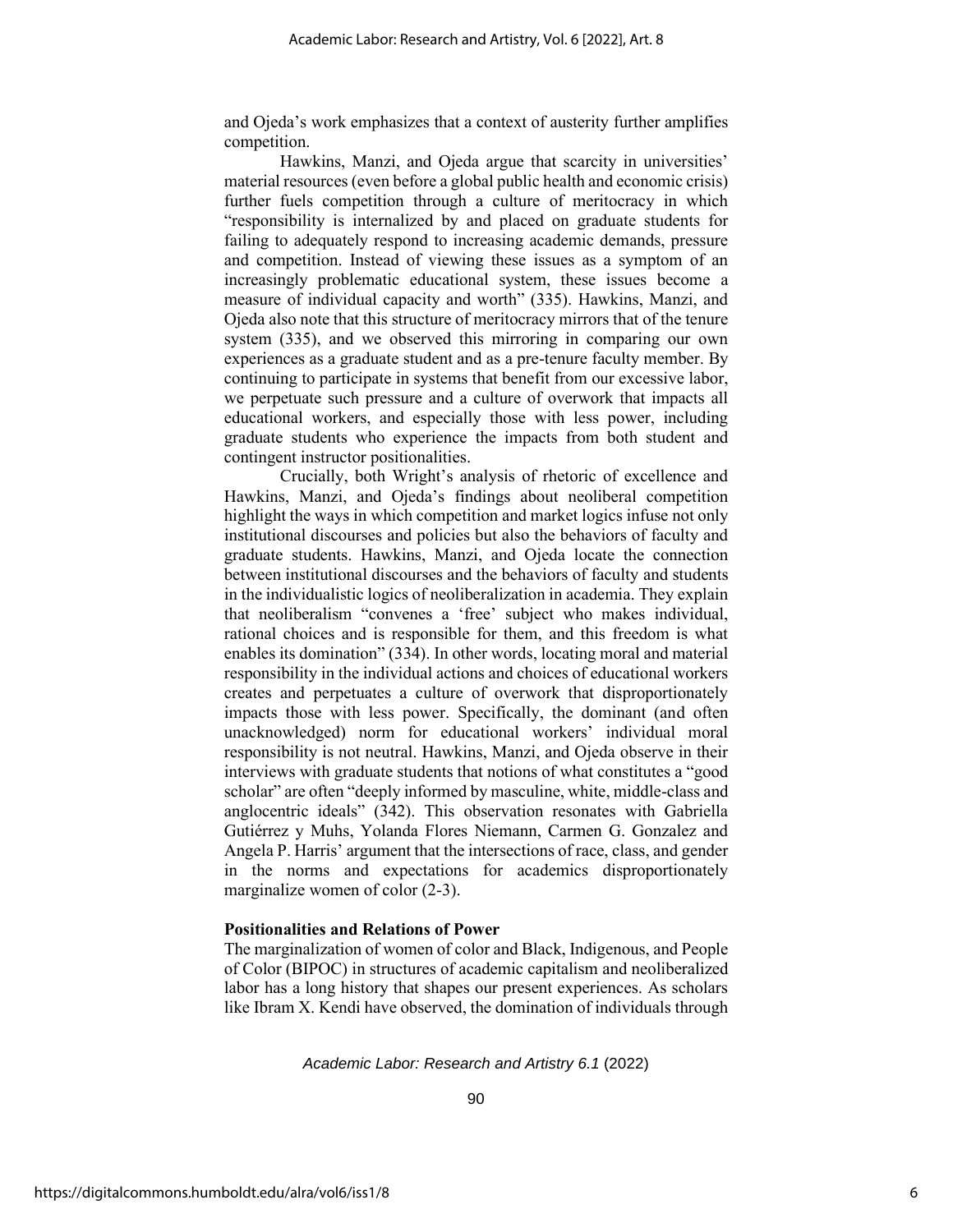contemporary capitalism is rooted in the violent and disproportionate exploitation of Black and Brown bodies, beginning with the transatlantic slave trade of African peoples (213). The violence of what Kendi calls the "conjoined twins" of capitalism and racism (213) is ongoing through multiple crises and pandemics, including the Covid-19 pandemic which is the context of our analysis. This is why we follow legal scholar Kimberlé Crenshaw's concept of intersectionality. Since introducing the concept of intersectionality in 1989, Crenshaw has more recently explained that "intersectionality is a lens through which you can see where power comes and collides, where it interlocks and intersects. It's not simply that there's a race problem here, a gender problem here, and a class or LBGTQ problem there. Many times that [way of thinking] erases what happens to people who are subject to all of these things" (Columbia Law School). The unearned privileges of whiteness, both in our own identities and in our institutional discourses and practices, are an important (and, in our case, mitigating) part of the intersecting and interlocking relations of power in our experiences, even as we inhabit different roles in the institution.

In addressing the ways in which our academic labor experiences are entangled with our institutional status and our embodied positionalities, we continue the work of Genesea Carter and Rickie-Ann Legleitner who argue that:

> Naming, claiming, reflecting, and analyzing one's positionality and/or intersectionality must go hand-in-hand with conversations about our academic work—teaching, administration, research, service, evaluation, etc.—as our positionality and intersectionality shape how we see the world, live in the world, experience the world, and respond to the world. (2)

At the same time, as Carter and Legleitner note, "academia's neoliberal model forces us to deny the relational and human-driven side of academia; it forces us to deny our positionality and intersectionality for the institution's greater good" (4). Thus, as two white women describing rhetorics and experiences of overwork, we seek to resist those neoliberal forces by acknowledging that our whiteness shields us from exploitation, underestimation, and violence that Black, Indigenous, and People of Color (BIPOC) and especially women of color face both in and outside academia. We also acknowledge the interconnectedness of our experiences and the experiences of educational workers in and beyond our campus community. We reflect on our intersecting privileges as we perpetuate and are impacted by a rhetoric of excellence and a culture of overwork. As well, we hope the analysis of our interconnected vulnerability as a graduate student and pre-tenure faculty member bring to light ways in which we can better advocate for others, especially those with less power.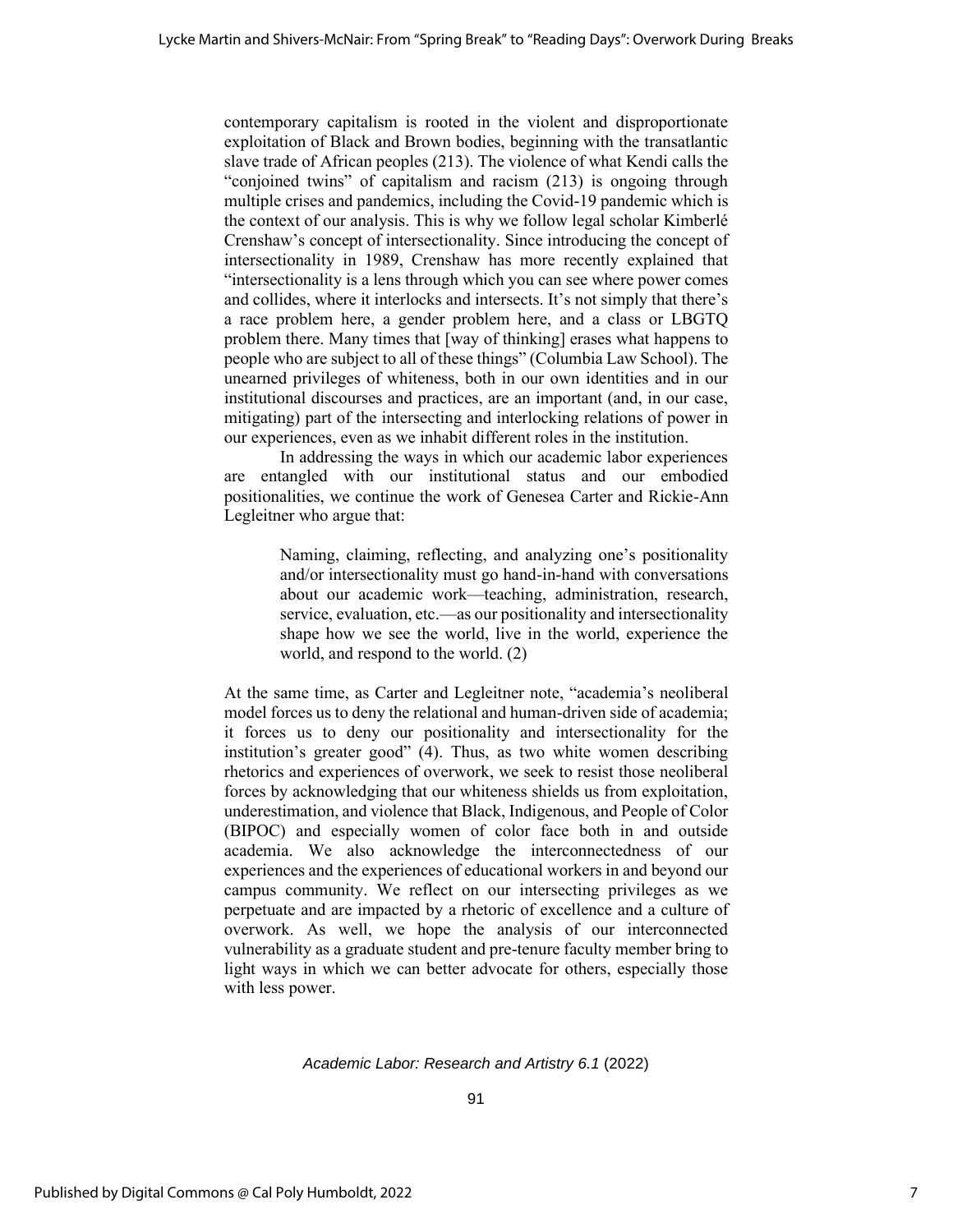We also believe that an analysis of our emotional experiences is important to our analysis of and advocacy against overwork in academic settings. Following the work of Sue Doe, Maria Maisto, and Janelle Adsit, we account for the affective dimensions of our lived experiences in relation to contingency. Doe, Maisto, and Adsit examine the role of emotion in advocacy work of non-tenure-track faculty as well as the detriment of excluding affect in advocacy work. They explain how "activists may fixate on the outcomes of the movement, ignoring subtle but important shifts that have occurred and the emotional reorientations that have followed, both of which may be more difficult to identify and quantify than idealized outcomes. We are particularly interested in emotion both as a catalyst and as a reorientation" (214). Their work inspires us to use first-person pronouns and discuss the emotions we felt through the semester with regard to reading days. Despite the risks, we offer our stories to other academic workers in hopes that it provides an opportunity for discussion. In writing this article, we do not wish to criticize the individual decisions of our colleagues, peers, or institution with regard to how they handled reading days. We have all been faced with difficult decisions in the Covid-19 pandemic, and we made many judgment errors ourselves, as we explain in our narratives. We treat the Spring 2021 academic calendar changes as an opportunity to learn and reflect on a systemic culture of overwork, so that we can better resist marginalizing practices going forward.

# **Local Context**

On October 14, 2020, the Office of the Provost at our university sent out a university-wide email announcing that in order to prevent the spread of Covid-19, spring break would be replaced by five nonconsecutive reading days scattered throughout the Spring 2021 semester. The email explained that by joining the University of Michigan, Ohio State University, University of Iowa, University of Wisconsin-Madison, Purdue University, Georgia Institute of Technology, University of Florida, Indiana University, Boston University, Iowa State University, and Carnegie Mellon in the elimination of spring break, we could limit the spread of Covid-19 by reducing travel. After all, for several months in late 2020 and early 2021, our state was considered an epicenter of the virus in the United States, and the university went to great lengths to track and prevent the spread of Covid-19.

Our institution carries great responsibility for ensuring the safety of the community. As a university in a mid-sized city in the Southwestern United States, the university makes up approximately 9% of the population of the city, according to the university's office of analytics and institutional research. We are a true borderland city located only 60 miles north of the US-Mexico border. Many of our students, staff, and faculty travel back and forth across the border regularly to visit family and attend to their physical and medical needs. As such, it was crucial for our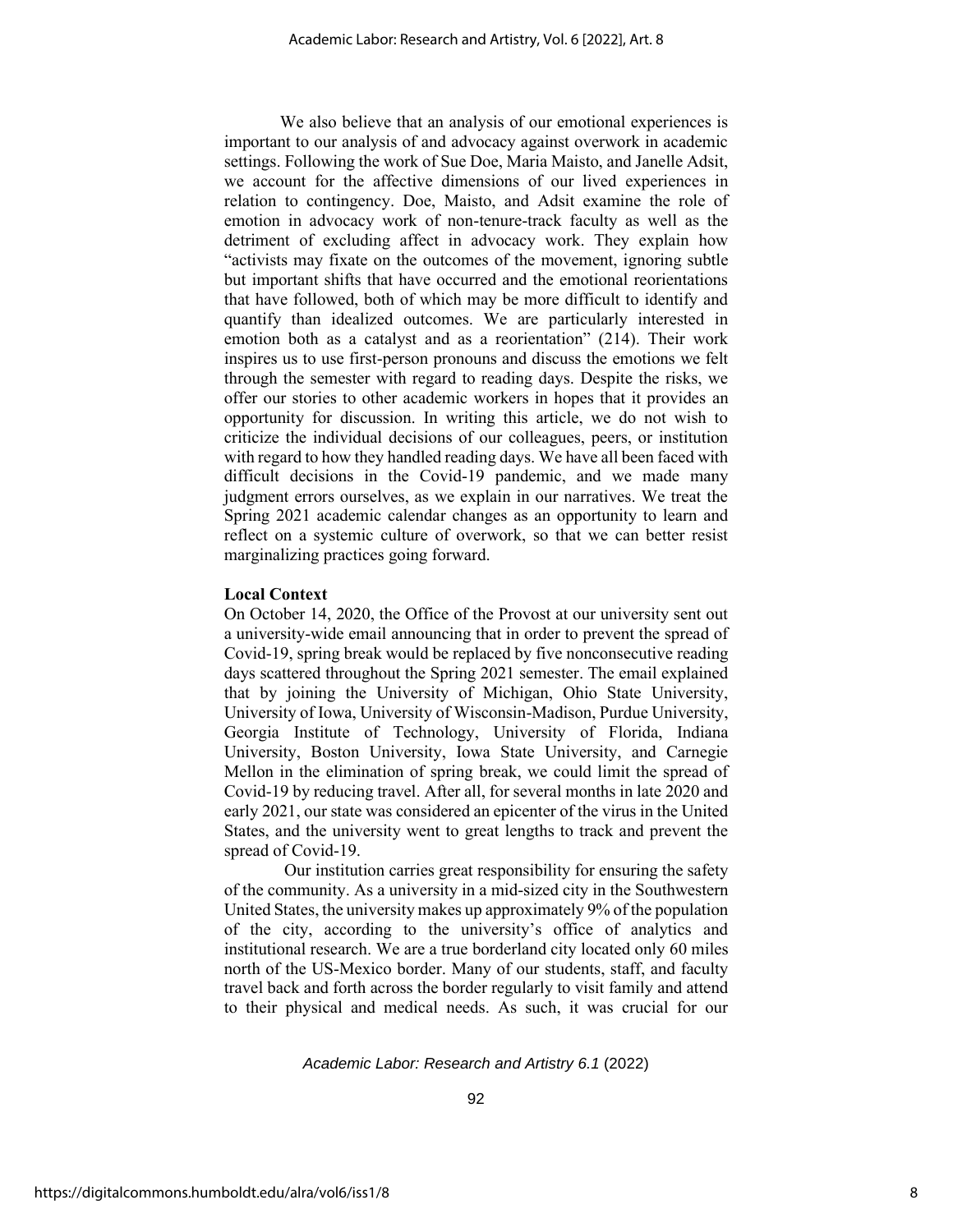institution to take measures to limit the spread of Covid-19 by discouraging both domestic and international travel. Furthermore, as a Hispanic-Serving Institution (HSI) and American Indian/Alaska Native Serving Institution (AI/ANSI), our university has a particular obligation to acknowledge and mitigate the disproportionate suffering that Latinx and Indigenous communities have experienced from the pandemic as a result of structures of racism and inequity. This, no doubt, affected the decision to cancel spring break, as university leadership could not allow sick students, staff, and faculty to carry the virus home.

With few exceptions in the Fall 2020 and Spring 2021 semesters, classes were held online, student services were provided remotely, and student dorms were monitored for infection rates through the wastewater drains in order to trace the virus as it moved through campus. After several months of lockdown, the community was worried about how to keep students from traveling home to see their families and carrying the virus back to the campus and local community. University leadership hoped the five reading days—one Tuesday, two Wednesdays, one Thursday, and a Friday—would "allow students and instructors to take needed breaks in the academic term…[while] allowing the same number of class meetings as would normally occur." While the aim to reduce the spread of Covid-19 through travel was grounded in important public health best practices, replacing spring break with a series of reading days also had unintended consequences on instructors and staff, including early semester-burnout, additional unpaid working hours, and a general confusion about how to shift from spring break to reading days distributed over several weeks.

Perhaps most difficult about the switch to reading days was that many instructors struggled to incorporate the interspersed days off in their calendars. The semester began in mid-January, and as the first reading day drew near in February 2021, the Office of Instruction and Assessment shared a memo with faculty (which the Graduate College then forwarded to graduate student instructors) titled "Spring 2021 Week 6 Teaching Update." Reading days were the subject of item number 3 in the email's list of content:

> The first reading day of the semester is Thursday, February 25! As a reminder, these days are intended to provide students (and instructors) a chance to disconnect from academic work, relax, and renew. For most classes, there should be no class meetings; no assignments or exams should be scheduled; and the following day should also be free of exams or high-stakes assessments. Here are some recommendations about honoring the intent of these days.

The last sentence linked to an undated, one-and-a-half-page PDF memo from the Office of Instruction and Assessment titled "Spring 2021 Reading Days Recommendations." The memo included recommendations like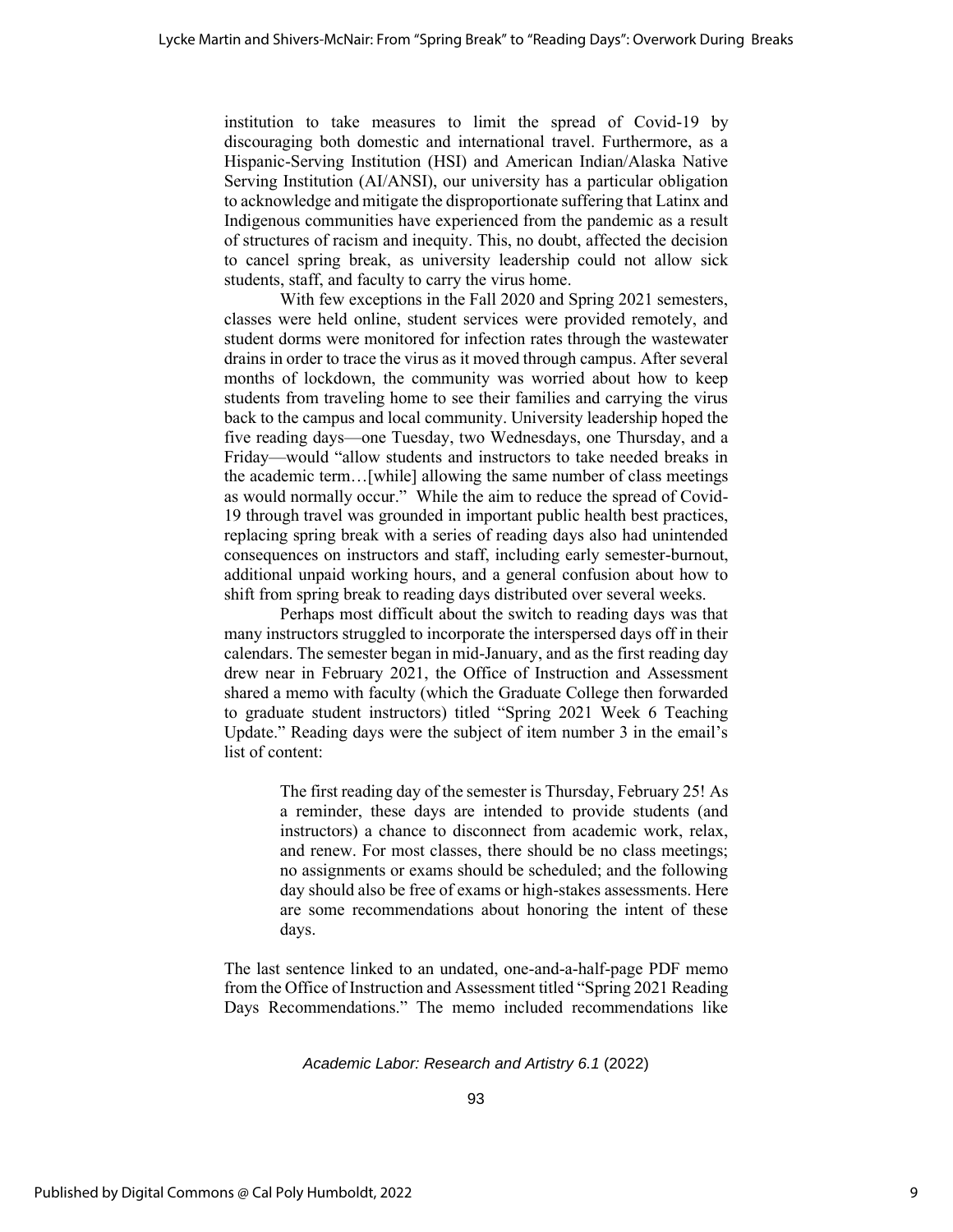including the scheduled reading days in course syllabi, replacing highstakes assessments with lower-stakes assessments or assignments, lightening students' load around the time of the cancelled spring break, being mindful of graduate students' grading loads, and encouraging students to take the reading days as true breaks.

Such recommendations acknowledge the kinds of struggles instructors and students faced. The suggestion to lighten students' load around the time of the cancelled spring break speaks to the recognition that students were experiencing burnout. The memo urged faculty to "keep in mind that students are feeling overwhelmed by all the class modalities and juggling school, jobs, and family life, as well as likely frustrated by the elimination of spring break. Your compassion and patience will be appreciated." Furthermore, asking faculty to remember that graduate teaching associates' "grading loads may be heavy during the week that was spring break" acknowledges that graduate students carry a heavier grading load than many of the professors that teach them, and administrators worry about overloading graduate students with more work. These acknowledgements of emotional and material struggles resonate with observations in the emerging scholarship on Covid-19 crisis communication at universities about the importance of what Liz Yeomans and Sarah Bowman call "emotionally sensitive leadership discourse in internal crisis communication" (210). However, by February, instructors had already published their syllabi, and many had already scheduled their content before receiving guidance. In short, educational workers—both instructors and the staff and leadership who support instruction—were operating in difficult conditions, and those constraints impacted pedagogical experiences in complex and interconnected ways.

Indeed, students also expressed concern about the shift to interspersed reading days. An undergraduate student started a petition on Change.org that garnered the attention of local news outlets. Among other arguments, the petition asks the university president to reinstate a traditional spring break because students rely on extended breaks "for stress relief as well as time to catch up on current courses that may have been hard to keep up with." The petition addresses how the pandemic and transition to online classes added to the typical stress of the semester, and students needed a spring break in 2021 more than ever. The petition raised more than 1700 signatures, and other students commented with reasons for supporting the petition. One student who signed the petition commented, "While recognizing that it's important to limit travel, spring break is one of few opportunities some of us have to see our families. Please don't make it so I won't be able to go home and see my little sisters at all for five months straight." Indeed, many students struggle with homesickness and isolation during their college experience, and this was already exacerbated by Covid-19. Another student shared, "Covid is not a reason to eliminate spring break, it's a reason to extend it. A midway break would increase student resilience and dedication in the last few weeks of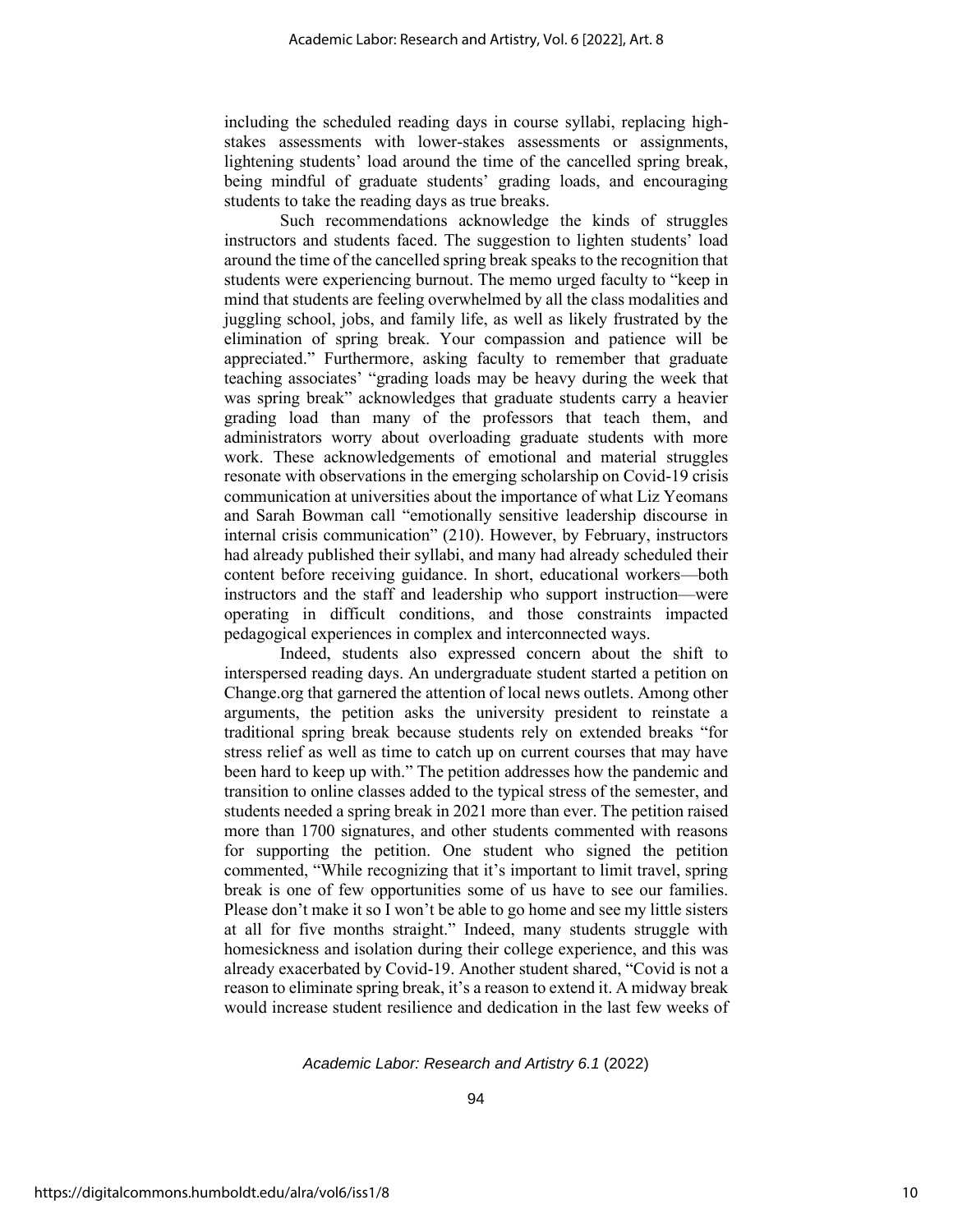the academic year." This comment resonates with our own arguments that academic breaks are important to creating a healthy learning environment.

# **Interconnected Overwork Experiences and Lessons**

Having situated the context of our institution's shift from spring break to reading days, we now turn to analytical narratives of our own experiences. While our collaborative analysis is interwoven through both of our narratives, we begin with Kelli's first-person account and follow with Ann's first-person account, which is both informed by and in conversation with Kelli's experiences and insights. We use this structure to recreate Ann's experience of learning from Kelli's insights to become more critically aware of positionality and power, because Ann's learning moment catalyzed our argument for the importance of resisting the culture of overwork in interactions with graduate students specifically.

#### *Kelli*

While reading days impacted me in my various roles as a student, graduate administrator, and instructor, I felt the pain first as a student. I first realized the reading days were a problem when I started looking at the semester schedules in my classes. Two of my graduate seminars met on Monday, and we had not been granted any Monday reading days. It meant that for half of my classes, I did not get a break at all. While the email we received in October from the Office of the Provost assured me that we would have the same number of days in-class, it did not account for one-day-per-week classes. For these classes, not only did reading days eliminate any sort of break, they increased the semester by a week—we had an extra week's worth of reading and assignments.

Despite the memo encouraging instructors to account for the reading days in their syllabi, my professors did not have the reading days marked on their course calendars. Though a few of my classes only met once a week, we still had assignments and peer review responses due on reading days. I felt intimidated to remind my instructors that they should not require assignments on those days. At one point, I emailed my instructor with the Office of Instruction and Assessment recommendations regarding the reading days, asking for them to allocate another day for writing conferences. I felt a lot of anxiety at this moment, hoping they would not misinterpret my tone as pushy or lazy. Their solution was to offer an additional day for writing conferences, that way students could take the reading day off if they wanted to. Who wouldn't want to?

Though my professors accommodated my requests to shift due dates, I struggled to convince them to reduce the number of assignments in order to allow us to take the days off. At one point, I sat in a Zoom session explaining to my whole class how I needed more time to write, and I couldn't keep up. One instructor remarked that I would have to be more diligent about avoiding procrastination. As a very studious and disciplined student, I took this remark personally. I have a processing disorder which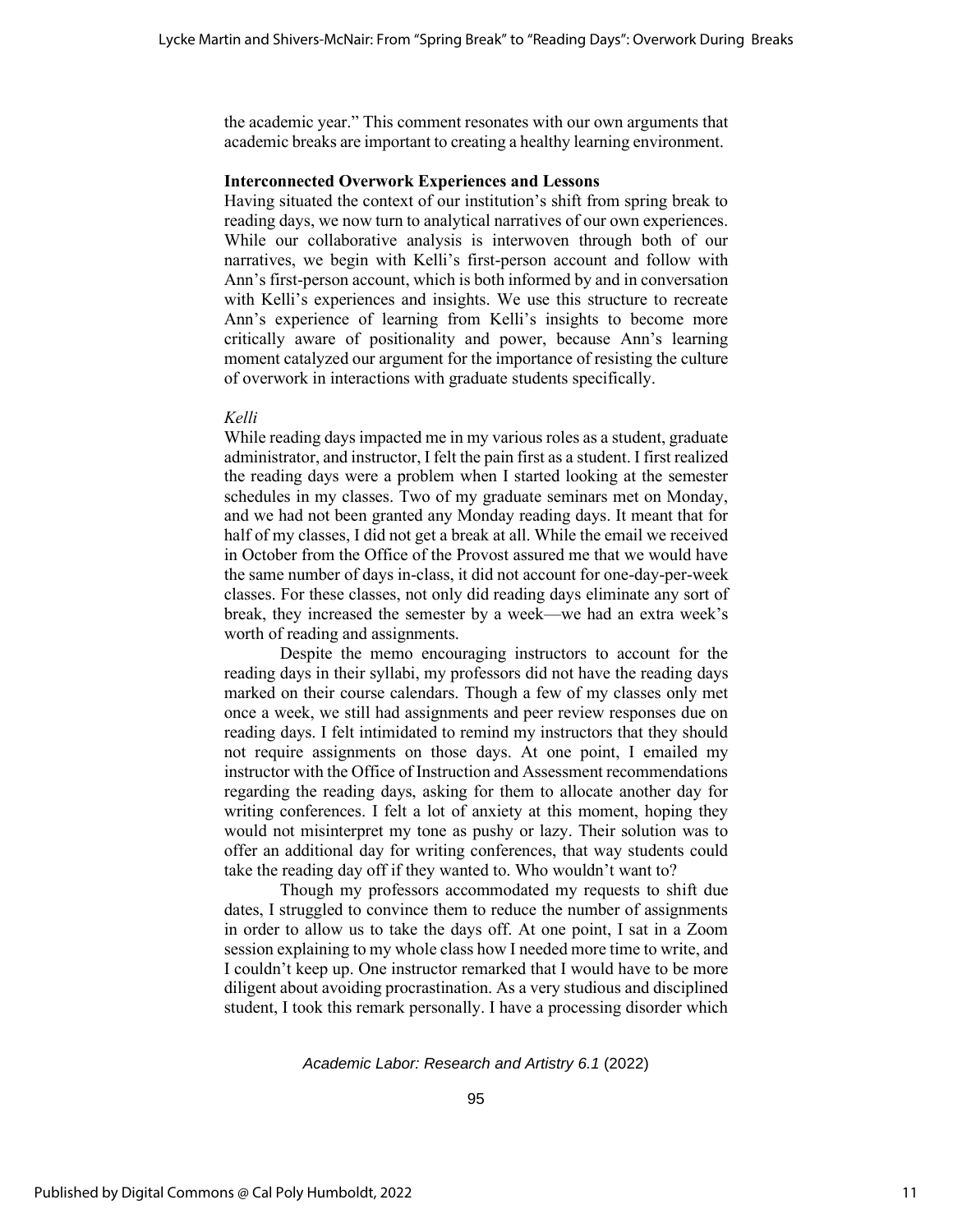impacts my reading, so I always have to schedule my study and reading time in an agenda each week. How could an instructor mistake this institutional logistics issue with judgment about the character of their students? Another instructor told the class that they gave their undergraduate students a week off, but they lamented that giving us time off would eliminate important content they'd planned—content we would need in our careers.

In a normal semester, I would never take a spring break to begin with. In fact, spring break was when I often had time to sit down and start working on my term papers. Graduate students often have the first drafts of term papers due right after spring break, and this is when I could sit down without getting distracted by emails and discussion boards. I'd review key readings and start making notes about how to connect them to my research. I would also use spring break to catch up on grading. By not having a break, I found myself searching for more time to write. During a normal semester, I would take Saturdays off from work and school to be with my partner. During Spring 2021, I worked 7 days per week to account for extra coursework in my classes. I felt the end-of-semester burnout much faster. My position as both an instructor and student led me to analyze the consequences of overwork.

In response to the shift to reading days, the English Graduate Union, a graduate student advocacy group, met in January and February to discuss how to protect ourselves from overwork. None of our instructors had received training on how to enact reading days, and we were eager to create some resources and guidelines. We determined it was in our best interest to remind our professors not to schedule assignments or conferences for reading days. We gathered the documents, such as the memo described above, in defense of preserving our days off. We also talked about what to do if our instructors continued to require work during the reading days. Who could we report non-compliance to? The university had not considered creating outlets for students to advocate for themselves in the event that instructors did not know how to implement reading days. As instructors ourselves, we became suddenly aware of the nuances of academic power dynamics. The problems with overwork didn't just develop from the administrative decisions; they also emerged from a culture among teachers. If we wanted those days to be breaks for us, we also had to be diligent about preserving the breaks for our own students.

As graduate instructors, we were double-taxed by the lack of a break. We were expected to take on research projects during our "time off" while also tending to the emotional and intellectual needs of our students. Luckily, I had a course release during Spring 2021, and I was not the instructor of record for any classes. However, I was working as a supplemental instructor for online English classes. In order to help another instructor, I met with their students in bi-weekly writing conferences. Early in the semester I met with the core instructor and asked how they'd like me to handle the reading days in their online class. They remarked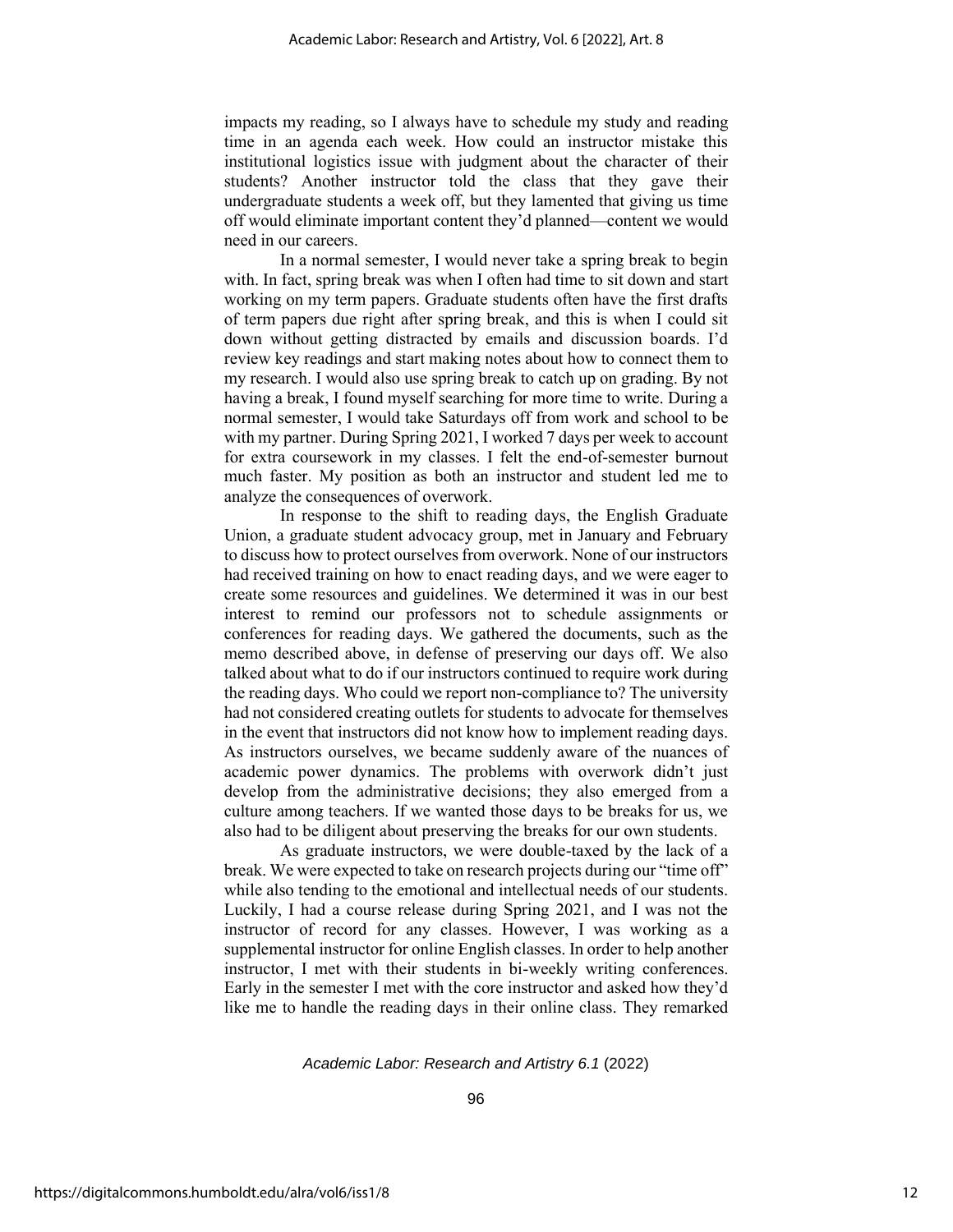how it was a hassle to incorporate the reading days into their class. First, they were teaching out of a predesigned 7-week class, and it would be hard to adjust the course to accommodate the intermittent days off. They also noted how the course operated asynchronously. Though dues dates were scheduled for Tuesday, Thursday, and Saturday, the instructor noted how students have the freedom to choose their study schedules. As such, they did not have to work on the reading days if they did not want to. Hawkins, Manzi, and Ojeda's notion of the neoliberal academic "'free' subject," as noted above, allowed us to justify maintaining the high workload, and the inflexibility of pre-designed courses dissuaded us from changing the course calendar. Having worked with pre-designed courses, I empathized with this teacher's reasoning. As a student myself, I was more conflicted. I wanted to give these students a day off. In the end, I suggested adding Saturday conferences to account for the missing day in the week.

Looking back, I realize instructors—myself included—often do not regard spring break as a break at all. In a typical semester of teaching composition 1 or 2, I had often asked students to turn in a final draft of a writing assignment over the break. While they would have already written a draft and received feedback, I was still asking them for their attention. For the students who are punctual with their work and do not face any extenuating circumstances, it's such little work to ask of them. However, I'd never before considered how asking students to work over spring break impacted the students who fall behind or need to work ahead. I've started to wonder if I expect my students to sacrifice bits of their spring break because I am expected to sacrifice spring break myself. The culture of academia seems to valorize overwork, or at a minimum treat it like a rite of passage. In retrospect, I understand how expecting students to complete assignments over spring break disproportionately places marginalized students at risk. Taking breaks is important for mental health, as students pointed out in their critiques of the institution's decision. As the student comments on the petition against reading days reveal, students also need breaks for stress relief and to catch up on courses. They need breaks to spend time with their families. And they need breaks to bolster resilience.

Rhetoric of excellence penetrates our personal decisions about how to account for the reading days through internal metrics that quantify "excellence." Graduate assistants are often measured by tenure standards in the name of career preparation. Though the adage "you are students first" persists, graduate workers often still choose to balance teaching, research, and service in hopes of obtaining a tenure-line job after graduation. There's an unspoken expectation that as a graduate student I should be publishing one article per year, attending at least one conference per year, teaching two classes without the help of a grader or supplemental instructor, and keeping up with all of my own coursework.

Contingent faculty, pre-tenure faculty, and graduate instructors often serve on various boards and as chairs of sub-committees in addition to their teaching duties in order to demonstrate commitment to the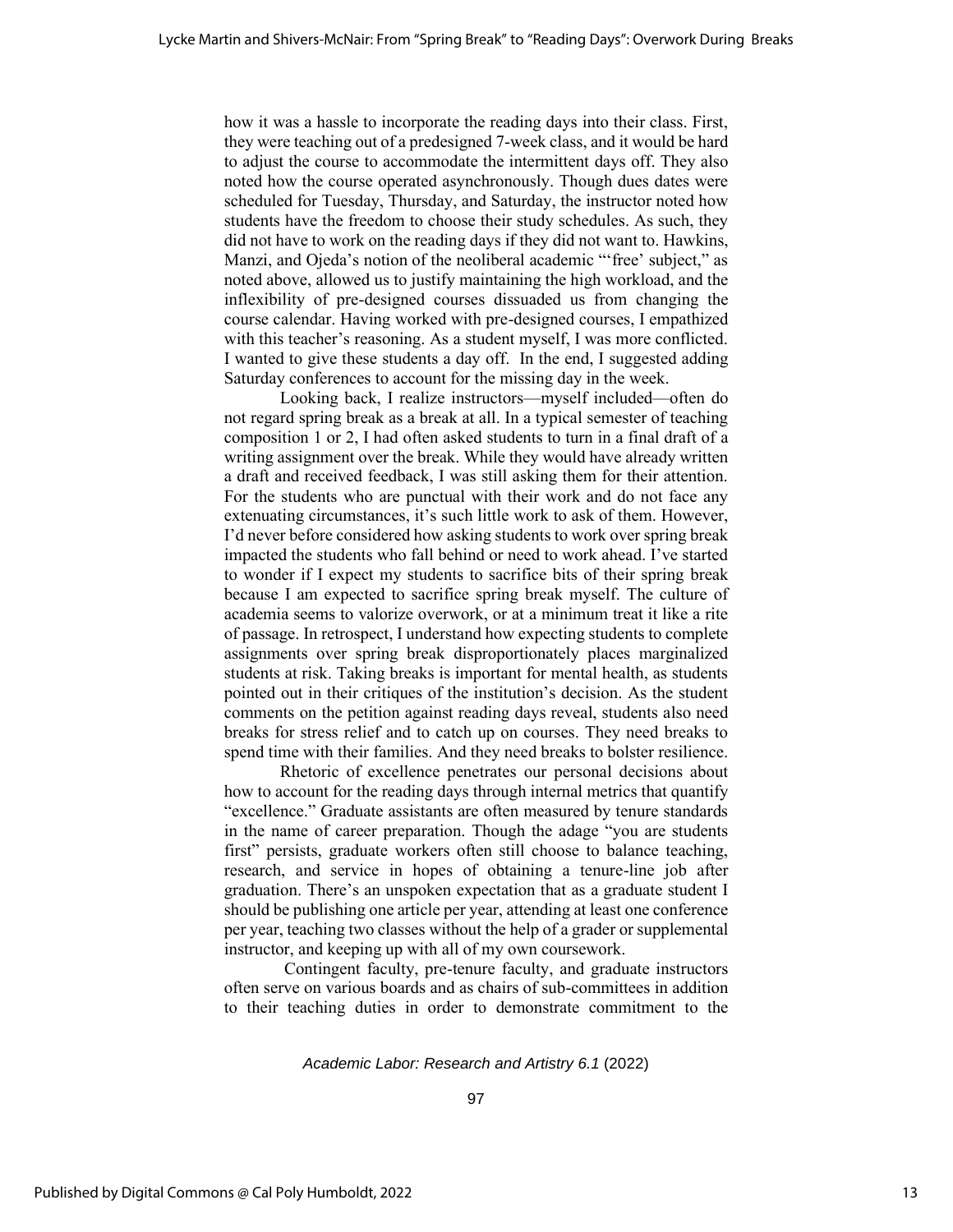department. Indeed, the many academic labor scholars before us point out it's often unclear how to distinguish between types of contracts and obligations. Melonçon, Mechenbier, and Wilson describe how they struggled in their research to determine the roles of different faculty members because their titles were not listed in public-facing documents: "This issue of visibility is more acute for adjunct faculty (those teaching on term-to-term contracts) than it is for [full-time, non-tenure-track] faculty. So at the very start of our research...simply being 'invisible' at their institution would be a main factor affecting contingent faculty work conditions" (13). The erasure of differences in the normalization of (raced, gendered, classed, abled) tenure-track expectations is what leads institutions to expect contingent workers will operate on the same expectations as tenure-track employees, regardless of pay, years of experience, or contractual roles. And while this impacts contingent workers of all identities, Crenshaw's concept of intersectionality draws our attention to the ways in which contingent workers of marginalized identities are uniquely dis-privileged in an institutional culture of overwork.

As Bartlett Wilson and Smith note, our work expectations are always defined in the shadow of tenure-track expectations: "With tenureline faculty's work set as the norm in higher education, contingent faculty's work, which varies based on local job descriptions, campus policies, and institutional practices, can certainly look odd or wrong—if it is noticed at all" (173). Their study examines the different ways contingent faculty meet the expectations of teaching, research, and service, regardless of their contractual obligations. While Bartlett Wilson and Smith's study focuses on contingent faculty, it's certainly true of labor in many roles, including pre-tenure faculty and graduate students across campus. In many English departments, graduate student instructors teach as many classes as tenure-track professors, and they often teach courses with higher course caps. They are also juggling their dissertations and coursework. It is one thing to prepare junior scholars for the work they may face ahead of them, but where do we draw the line between practice and overwork? There's no policy regarding graduate students and their service, but it's the cultural practice that has been handed down to us through processes like annual reviews and the tenure portfolio.

Given the restrictions on travel, everyone experienced lulls in their curriculum vitaes from their inability to attend conferences and workshops. Many academics could not collect field research or struggled to balance their personal lives with publishing. Especially during the pandemic, I felt compelled to demonstrate excellence as a teacher and researcher, though many of our typical outlets were unavailable. It's this pressure that so easily allows us to erase our days off. I can sometimes set hard boundaries for my students, but a fear creeps in about setting work boundaries for myself. This culture of overwork will not end when the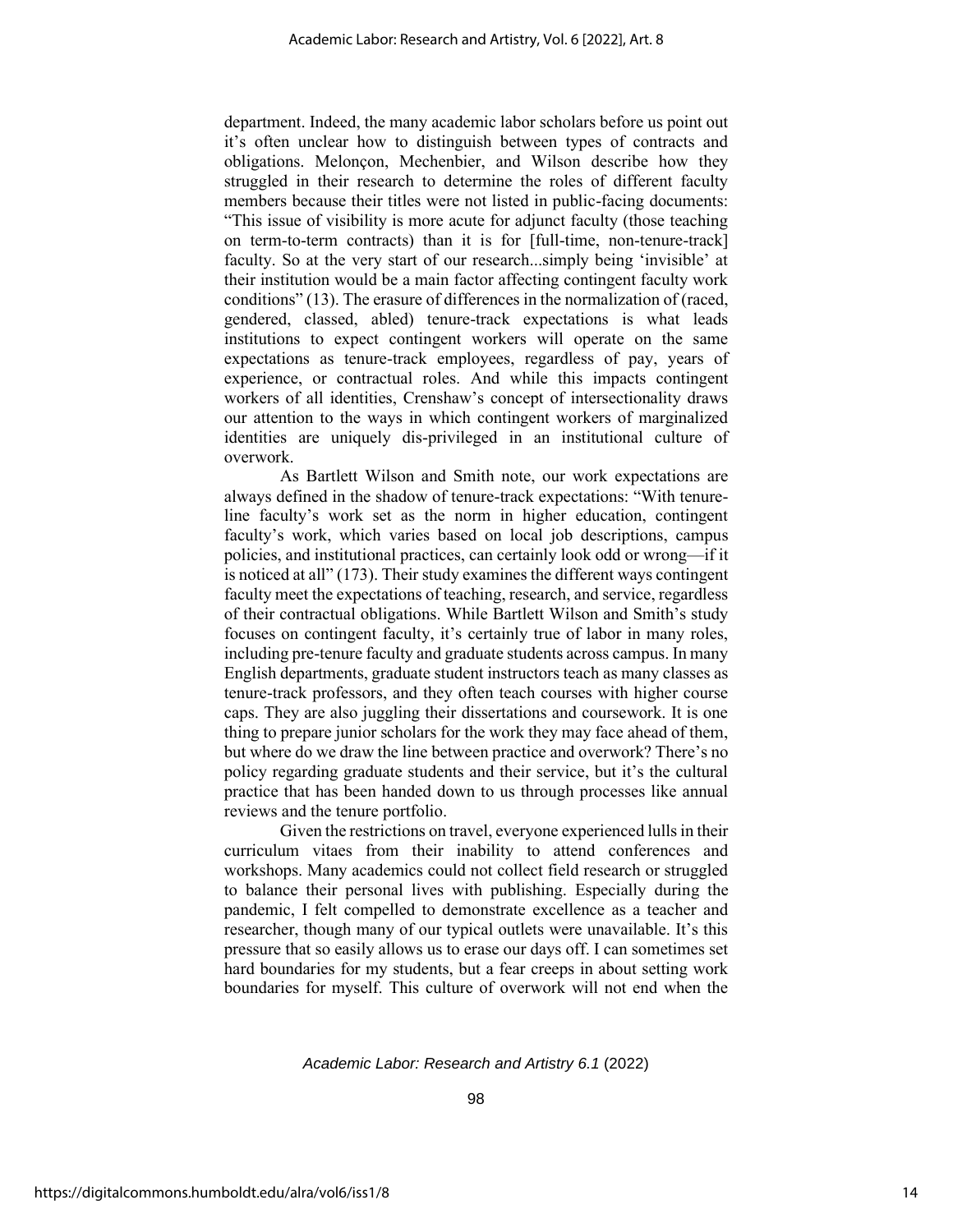pandemic is over unless we reflect on how rhetoric of excellence impacts our varying roles.

#### *Ann*

As a pre-tenure faculty member, I often think about the impacts of a culture of overwork through the prism of my individual experience as I strive to build a successful case for tenure. At the time of writing this article, I was just four years removed from being a graduate student myself, and I still strongly identified with the ways that rhetoric of excellence and the academic culture of meritocracy shape the experiences of graduate students. While the stakes are undeniably different (specifically, less contingent and less materially dire) for pre-tenure faculty, Patricia Welsh Droz and Lorie Stagg Jacobs point out that "for untenured faculty, to actively resist the bureaucratic nature of the corporatized university is the fastest way to lose a good job. And yet succumbing fully to the pressures of the fast lane may result in sacrificing a quality life outside academia" (65). But the process of sharing and co-analyzing lived experiences with Kelli has revealed to me that when I succumb to the pressures of the fast lane, I am not the only one who feels the impacts. I realized that I tend to focus more on the ways I am impacted by a culture of overwork and less on the ways I perpetuate and pass on the impacts to my students and colleagues, especially those who are contingent and marginalized.

I trace the emergence of this realization over the course of our collaboration on this project, which began in conversations Kelli and I had while we worked together on a Spring 2021 independent study to support Kelli's work in documentary and participatory video-based storytelling. We met periodically through the semester, and as we caught up at the beginning of our meetings, our conversation often turned to our experiences with the spring academic calendar changes because we were both teaching undergraduates, and Kelli was also taking graduate courses. As Kelli shared with me many of the experiences she describes in her narrative above, my immediate instinct was to empathize and commiserate from a place of identifying with experiences of contingency (as a relatively recent graduate and as untenured faculty)—and less from a place of recognizing my relative privilege and the ways in which what I say and do set precedents and expectations (however unintended) for the graduate students I work with.

Like Kelli, I felt the impact of the reading days in my teaching, and this was a point of connection and commiseration for us. I taught two asynchronous online classes (one 16-week and one 7-week) in Spring 2021, and because these classes did not have meeting days, but rather weekly modules and deadlines, I struggled to recreate the experience of a break. But I had prior asynchronous teaching experience, and I leveraged that experience to inform my approach to reading days. I planned my course content so that weeks with reading days did not have a major submission deadline, and I noted reading days in the course schedule and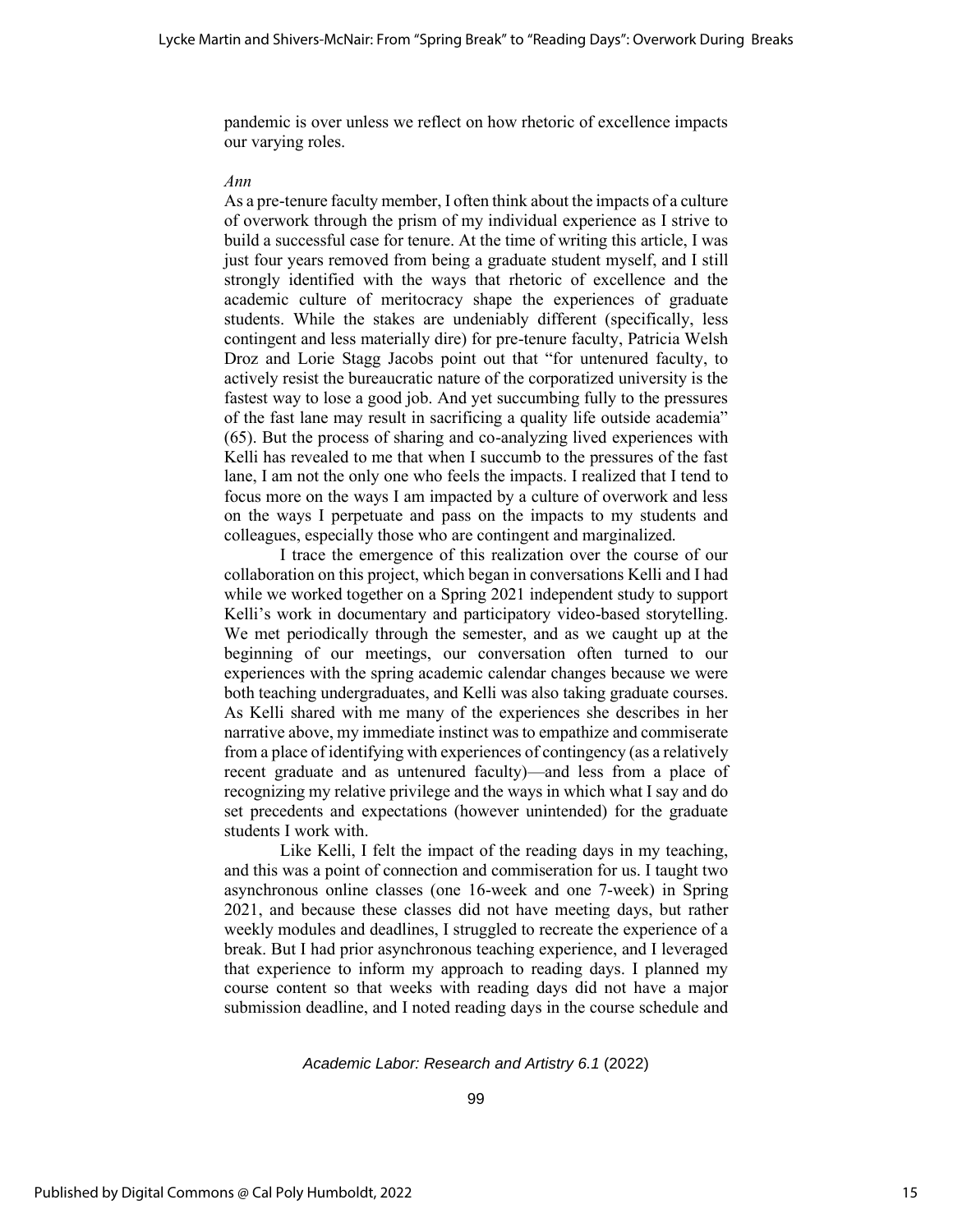in weekly modules. I made sure that no assignment submissions, highstakes or low-stakes, were due on a reading day. Following the recommendations from the Office of Instruction and Assessment memo (which we described above), I sent my students a message the week of the first reading day acknowledging that I, too, found the reading days a challenge, sharing my process for honoring reading days, and reaffirming my commitment throughout the term, regardless of reading days, to flexibility with deadlines. But as the weeks with reading days came and went, I was surprised by how un-break-like they felt, both for me and for students who shared their experiences with me. I pondered the language from the administration's messaging about reading days: "a chance to disconnect from academic work, relax, and renew." Not one of the reading days felt like that to me, especially since I continued to receive emails and meeting requests from colleagues and students on reading days, and the "pressures of the fast lane" that Droz and Jacobs describe (65) often compelled me to engage instead of disconnect.

I shared frankly about this pressure in my conversations with Kelli, thinking I was empathizing with the experience of feeling pressured to work on reading days, when in fact I was reinforcing the culture of overwork in active and passive ways: actively by portraying it as unavoidable and passively by letting my approach serve as a model and precedent (however unintended). For example, I could have put an away message on my email on reading days, but I was more guided by the anxiety I feel as an untenured faculty member about putting an away message on my email, even during summers and especially during a semester. Like Droz and Jacobs, I feel guilty about any decisions that might detract from "giving our students the good education they paid for," despite the fact that, as Droz and Jacobs also point out, more is not always better for students or for faculty (68).

In my case, I assumed it would be unfair to students—especially those juggling classes, work, health issues, and caregiving—to ignore their messages on reading days in an asynchronous class where quick and thorough responses to student messages during the work week are crucial to my pedagogical strategy. I also knew that responsiveness was specifically assessed and rewarded in student evaluations for online courses, and student evaluations are an important part of my tenure case. Still, by encouraging students to "take the reading days as true breaks," per the administration's guidance, but then responding to individual messages and publicly engaging in work on that day myself, I was undermining my own encouragement by not practicing what I preached not only for my undergraduate students, but also for the graduate students I work with, including Kelli.

In addition to sharing my anxiety about being available to students with Kelli, I also shared with her that I was afraid to decline a late-semester reading day meeting about collaborating on building a new interdisciplinary graduate certificate because I'd been looped into the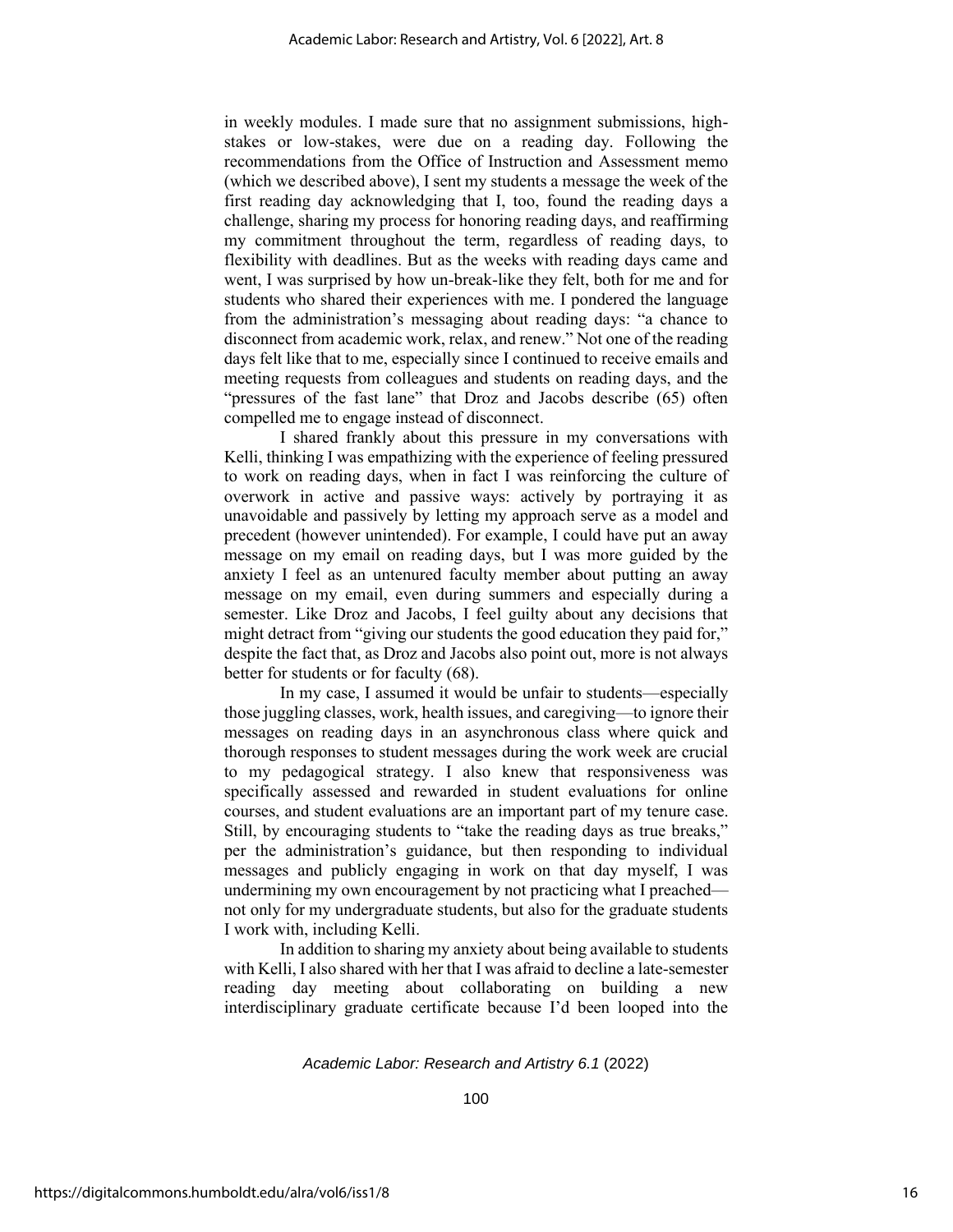conversation by a senior tenured colleague. It was Kelli's encouragement and sharing of her own experiences in one of our meetings about this project that inspired me to decline the meeting and acknowledge to myself that the reading day meeting was not the only problem. The collaboration itself was beyond my capacity at that point, since I was already directing a newly launched and still-being-built-out undergraduate major, minor, and certificate; working with graduate students in my home program; and co-leading a user experience professional organization of campus-wide students, staff, and faculty, as well as practitioners and community members outside the university. I declined the meeting and felt no immediate negative impacts, despite my worries. While I am grateful to Kelli for her wisdom and graciousness, I also recognize that she was in the position of performing emotional labor on behalf of someone with more privilege and power. Not only did my own habits of overwork—in this case, a difficulty with saying no to project collaboration requests—serve to normalize overwork because of my position of relative privilege, but they also created more labor for the person I thought I was merely commiserating with.

Here again, by initially portraying this administrative labor request as non-optional, I reified a culture of overwork in which graduate students and pre-tenure and contingent faculty feel pressure to accept administrative and service responsibilities beyond their contractual obligations. As Hawkins, Manzi, and Ojeda explain, neoliberalism creates a "market" of competition in academic processes and practices by which we compare ourselves, with fewer positions and opportunities and increased responsibilities and pressures (334). The institutional culture of overwork is built on the concept that excellence requires self-sacrifice, such as taking on extra labor in the name of "service." Such service creeps into our personal lives and can take over our weekends, holidays, and academic breaks. Mechenbier, Wilson, and Melonçon explain that the concept of doing service often means doing work as a self-sacrifice for the greater good. Like "excellence," service is often undefined and slippery. While the vagueness can be leveraged for good to encourage educational workers to proactively define service in ways that allow them to get credit for the work they are doing, it can also be a slippery slope to overload. Well-meaning supervisors and mentors are quick to point out opportunities that would look good on a resume—things that might help us get promoted or help with annual reviews, but the power dynamics can make those suggestions feel more like directions. Furthermore, as contingent employment at the university becomes more predominant, graduate students and pre-tenure and contingent faculty are concerned about whether or not their service record is adequate to make them competitive on the market. Academic breaks then become a prime place on the calendar for accommodating "service creep," even when our institution and colleagues encourage us to disconnect.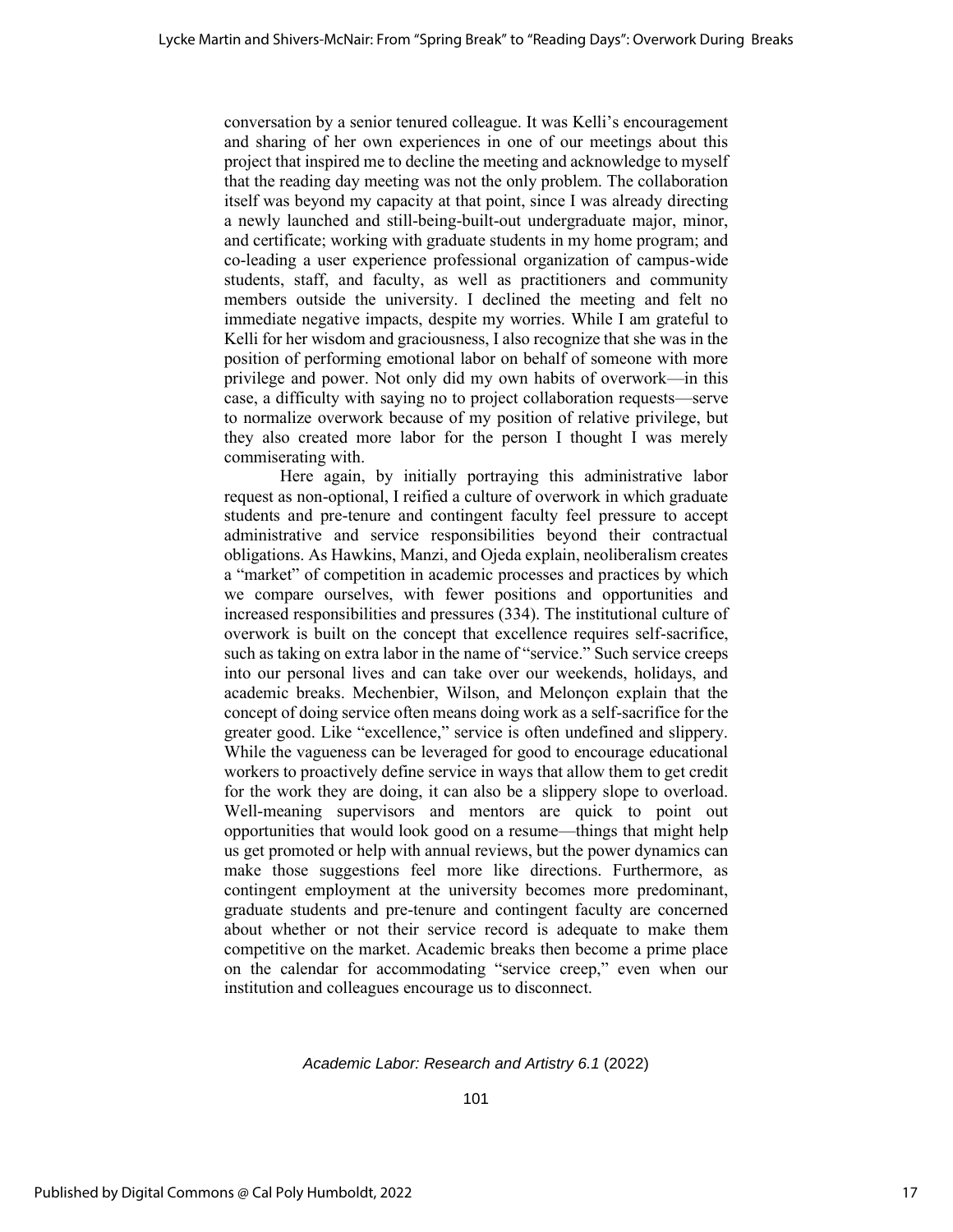In reflecting on my experience and learning from Kelli's experience, I recognize that my own ingrained habits of overwork, many of which were rooted in my anxiety about building a successful tenure case, contributed to the un-break-like experience of reading days—not only for me, but also for the students I work with, especially graduate students like Kelli. The temporal and career-stage proximity that I have, as an early-career untenured faculty member, to graduate students tempts me to identify too strongly with their experiences of contingency at the expense of recognizing my own privilege, and in attempting to empathize, I can do harm by inappropriately equating experiences without acknowledging power differences. Furthermore, my temporal and careerstage proximity to graduate students also makes what I say and do function as a defacto (if also unnamed) precedent and expectation for what graduate students should do, especially for those working toward academic careers. And because I am a multiply-privileged white faculty member, normalizing expectations based on what I do also centers raced, classed, gendered, and abled privilege since, as Hawkins, Manzi, and Ojeda observe, notions of what constitutes a "good scholar" are often "deeply informed by masculine, white, middle-class and anglocentric ideals" (342). This is particularly true when people who are white and male comprise the majority of tenure-track faculty, and their practices and ideals are thus normalized in the institution. Indeed, at our institution, 70.5% of tenure-track faculty are white and 63.1% are male, according to the university's office of analytics and institutional research.

Given my positionality as a multiply-privileged white woman in a tenure-track position, I have to acknowledge the complexity of my reading day experiences. On the one hand, the difficulty of "disconnecting" on days interspersed through a long, asynchronous teaching semester was real, and the pressure to overachieve as a pre-tenure faculty member was (and is) also real. On the other hand, my multiply-privileged positionality affords me protections and choices, and I am responsible for my participation in overwork and its impacts on the interconnected educational worker community—and especially those with less privilege and power. Participating in overwork does not only affect me; it also affects the undergraduate and graduate students I work with and other/future junior faculty for whom my actions set a tacit precedent.

# **Strategies for Resisting Overwork in Academic Breaks and Calendar Changes**

We both want to emphasize the impacts of a culture of overwork in our difficulties with setting workplace boundaries about when, where, and how we will work, especially as they relate to academic breaks and changes to academic calendars. As we describe above, we both felt the pressure to work during the reading days as a way to demonstrate our commitment to our various roles. Though working and studying during the designated break days were optional, the cultural expectation persisted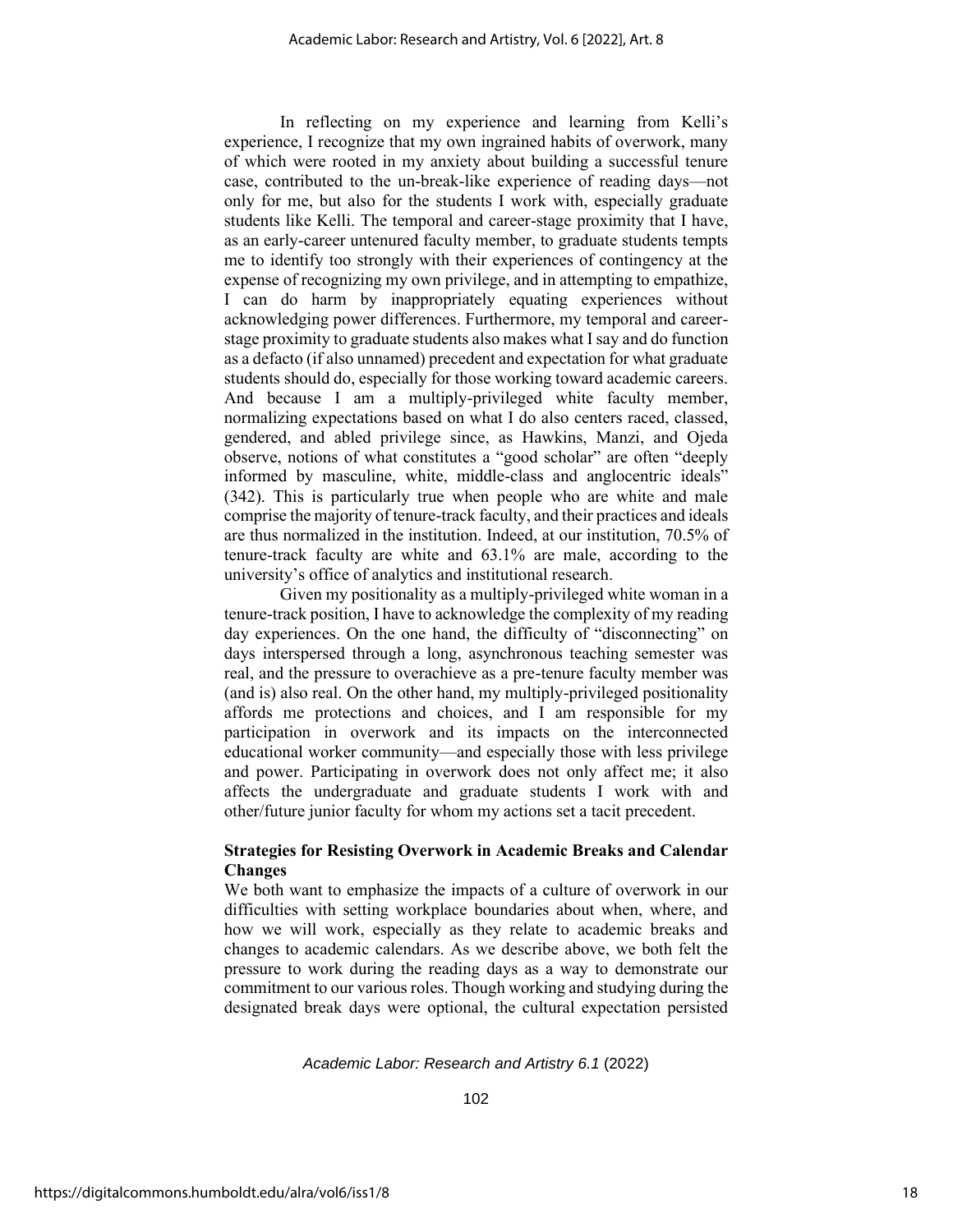through the idea that good teachers stay available and good students plan their work wisely in order to get everything done because the pressures of overwork were present long before the pandemic.

We also want to emphasize how the naming of breaks can exacerbate longstanding pressures of overwork. In our case, the university's decision to call the dispersed spring break days "reading days" contributed to the dissonance we experienced with our institution's encouragement to "relax and renew." We associate reading days with the days leading up to final exams. Though classes are not scheduled, students often use this time to study, to read, and to write. For instructors, these are often the days we schedule meetings, meet with students during office hours, and send out grade updates before final projects and exams. For the members of the university community with intersecting roles, reading days carry multiple burdens, so using that particular name for the days that replaced spring break amplified an underlying culture of overwork that was further exacerbated by the realities of living and working in the second year of an ongoing global pandemic.

Therefore, while the frustration of reading days was (hopefully) short-lived for us, the elimination of spring break revealed to us how the culture of overwork in the academy is deeply-rooted. Even as instructors, we both reflect back on times before Covid-19 when we overstepped spring break by asking students to complete assignments over the break. While they were generally smaller assignments, such as making revisions after a peer review, we were nonetheless guilty of perpetuating the expectations that students should be constantly engaged in their schoolwork. Even if we cannot completely address how neoliberalism creates a hostile, competitive environment for academic workers, we have the power to protect our students from having that pressure placed back onto them. As we discovered through our experiences, resisting the culture of overwork requires that we are more aware of the importance of breaks and how they are structured.

While we have acknowledged the understandable limitations of institutional messaging about reading days during difficult circumstances, we also want to acknowledge the labor of our colleagues in the Office of Instruction and Assessment. The memo we referenced earlier from the Office of Online Instruction and Assessment provided practical and helpful advice for intentionally framing breaks in the future, including one-off holidays. In the list below, we pass along the helpful suggestions from our institution and add ideas from our own experiences and reflections for how to create space for true breaks in our teaching and leadership:

- Include the scheduled break in the syllabus and explain how you adjusted the assignments to accommodate this day.
- Replace a few, high-stakes assessments with more frequent, lower-stakes assessments or assignments.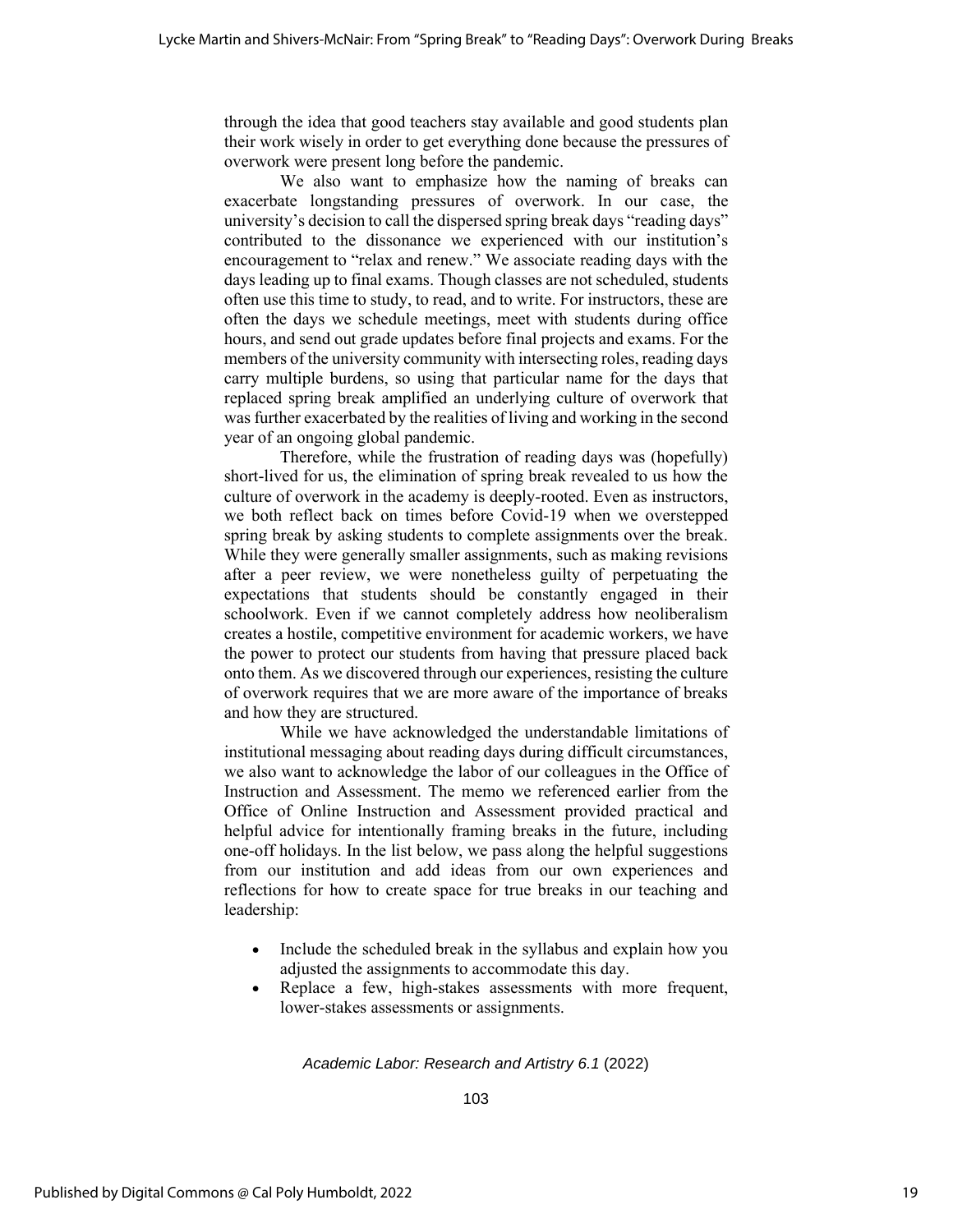- Regularly check in with students about mid-semester exams and/or major assignments in other classes.
- Keep in mind that graduate assistants' grading loads may be heavy during the weeks of fall and/or spring breaks.
- Encourage students to take academic breaks as true breaks, to the extent possible.
- Avoid scheduling exams on the day following a break or holiday.
- Communicate regularly with your students to ask them how they are doing and what would help them be successful in your course.
- When coursework loads are high (i.e., around finals), assign students some reflective learning activities rather than laborintensive projects.
- If you have regular assignment due dates, and a holiday, reading day, or break falls on your due date, adjust the due dates to a later date.
- When students might generally have to work during academic breaks to catch up in their classes, schedule catch-up days in your calendar instead.
- For administrators, include regular messaging to encourage instructors to create space for academic breaks in their course designs and interactions with colleagues and students.
- For educational workers with more privilege and power, intentionally model boundary-setting practices against overwork at your administrative and tenure levels.
- For faculty who work with graduate students, name and model an intentional approach to academic breaks in your own practices and support graduate students in doing the same.

Perhaps our most important takeaway from the Spring 2021 reading days experience is the realization that educational workers in positions of privilege and power need to be aware of and intentional about the framing of all academic breaks, both in word and in practice, and especially in the case of crisis-necessitated academic calendar changes. As we observed, the naming of breaks themselves are consequential: "reading days" evoked a prior frame of reference involving end-of-term cramming instead of disconnecting and relaxing, which created dissonance with our institution's efforts to promote rest and balance. And this was all the more intensified during a crisis-necessitated academic calendar change in the second year of a global pandemic. Indeed, we hope the increased attention to student and faculty well-being that arose from the extraordinarily difficult circumstances of the Covid-19 pandemic will continue beyond the crisis.

And even when our academic calendars and breaks are relatively "normal," we need to attend to and resist a culture of overwork at the institutional level. Resisting an institutional culture of overwork—and the harm it does to all academic workers, especially those who are contingent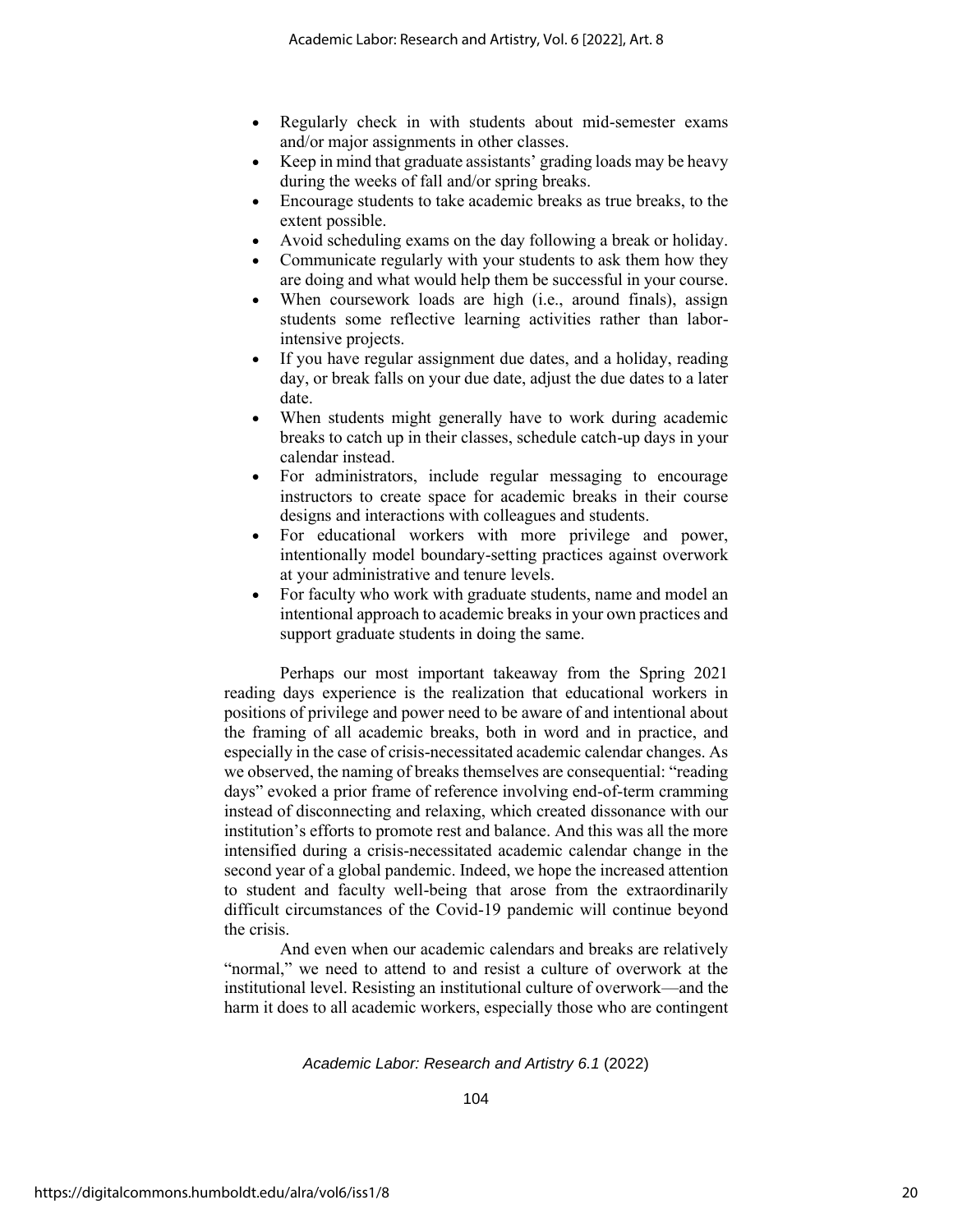and marginalized—requires an ongoing commitment to replacing tacit norms that are rooted in academic rank privilege, as well as race, gender, class, ability, and other identity privileges, with intentionally framed and enacted best practices for academic breaks. All educational workers—and especially those with more privilege and power—can commit to creating space for academic breaks by communicating about breaks and expectations with students, acknowledging how different intersecting identities are impacted by academic norms, and modeling resistance to a culture of overwork.

# **Works Cited**

- Armantrout, Kayla. Comment on "Keep spring break 2021." Change.org, 14 Oct. 2020, [https://www.change.org/p/university-of-arizona](https://www.change.org/p/university-of-arizona-keep-spring-break-2021)[keep-spring-break-2021.](https://www.change.org/p/university-of-arizona-keep-spring-break-2021)
- Bartlett Wilson, Sarah, and C. Veronica Smith. "Contingent Faculty Performing Scholarship and Service: Examining Academic Labor and Identity at a Public Flagship University." *Academic Labor: Research and Artistry,* vol. 5, 2021, pp. 168-196. [https://digitalcommons.humboldt.edu/alra/vol5/iss1/10/.](https://digitalcommons.humboldt.edu/alra/vol5/iss1/10/)
- Beggan, Dominic M. "Disaster Recovery Considerations for Academic Institutions." *Disaster Prevention and Management*, vol. 20, no. 4, 2011, pp. 413-22.
- Carter, Genesea, and Rickie-Ann Legleitner. "Prioritizing Ourselves and Our Values: Intersectionality, Positionality, and Dismantling the Neoliberal University System." *Academic Labor: Research and Artistry,* vol. 5, 2021, pp. 1-19.

[https://digitalcommons.humboldt.edu/alra/vol5/iss1/2.](https://digitalcommons.humboldt.edu/alra/vol5/iss1/2)

- Columbia Law School. "Kimberlé Crenshaw on Intersectionality, More Than Two Decades Later," 8 June 2017, [https://www.law.columbia.edu/news/archive/kimberle-crenshaw](https://www.law.columbia.edu/news/archive/kimberle-crenshaw-intersectionality-more-two-decades-later)[intersectionality-more-two-decades-later.](https://www.law.columbia.edu/news/archive/kimberle-crenshaw-intersectionality-more-two-decades-later)
- Crenshaw, Kimberlé. "Demarginalizing the Intersection of Race and Sex: A Black Feminist Critique of Antidiscrimination Doctrine, Feminist Theory and Antiracist Politics." *University of Chicago Legal Form* issue 1, article 8, 1989, pp. 139-167.
- Doe, Sue, Maria Maisto, and Janelle Adsit. "What Works and What Counts: Valuing the Affective in Nontenure Advocacy." *Contingency, Exploitation, and Solidarity: Labor and Action in English Composition,* edited by Seth Kahn, William B. Lalicker, and Amy Lynch-Biniek, WAC Clearinghouse and UP of Colorado, 2017, pp. 213-234.
- Droz, Patricia Welsh, and Lorie Stagg Jacobs. "FAST Professor: Strategies for Surviving the Tenure Track." *Academic Labor: Research and Artistry*, vol. 2, article 6, 2018, pp. 63-74,

[https://digitalcommons.humboldt.edu/alra/vol2/iss1/6/.](https://digitalcommons.humboldt.edu/alra/vol2/iss1/6/)